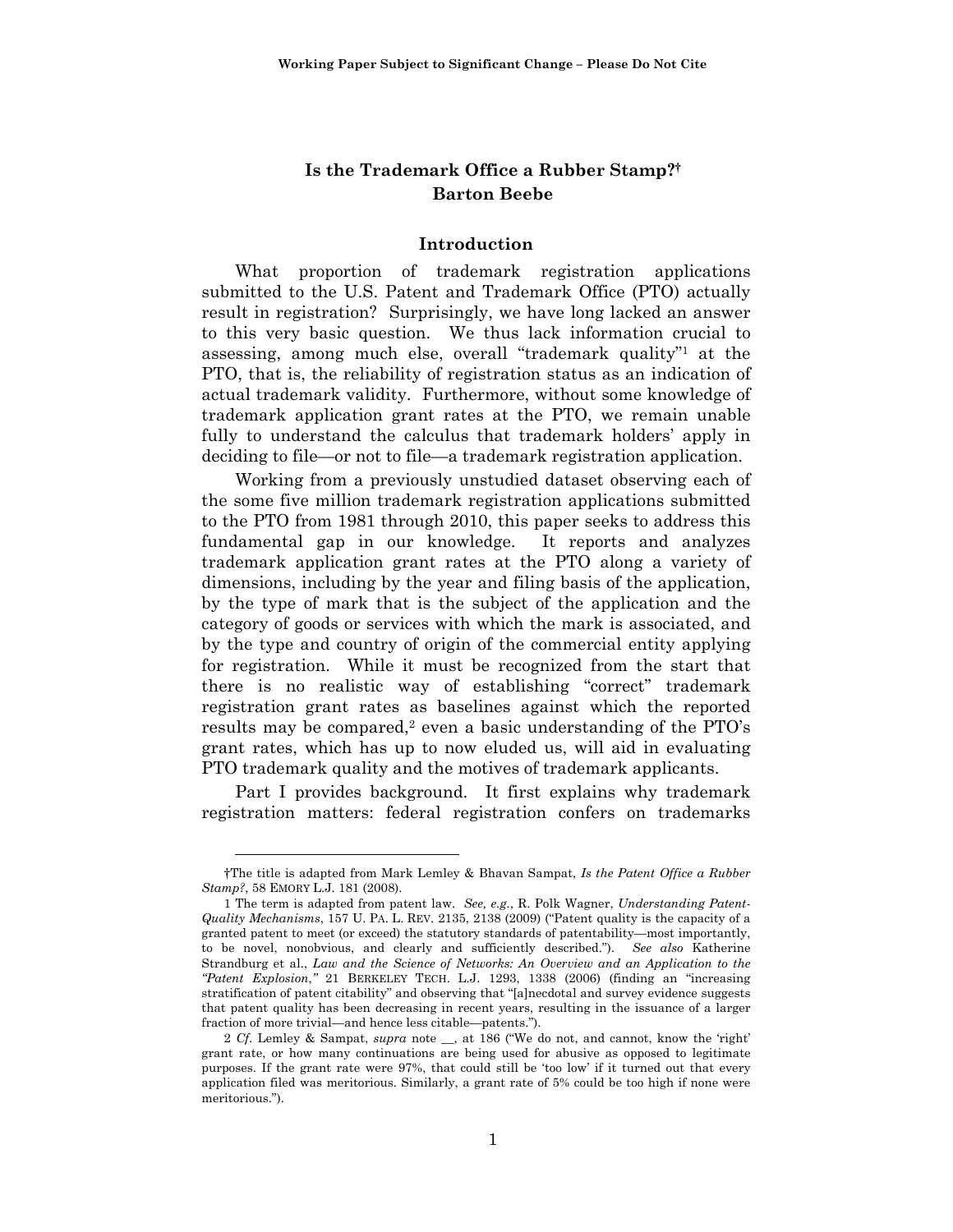substantial procedural and substantive advantages. It then briefly reviews the trademark registration process and describes the nature of the dataset. Part II reports the main findings of the study. Part III proposes an interpretation of them. Part IV concludes.

### **I. Background**

#### **A. The Significance of Federal Registration**

Use, rather than registration, is the basis of federal trademark rights in the U.S. The Lanham Act will protect a trademark owner's exclusive rights in any trademark it is using in commerce regardless of whether the mark is registered, provided that the unregistered mark otherwise meets the various requirements for registration established by the Act. Conversely, the Lanham Act will not protect a trademark registrant's exclusive rights in its mark if it no longer uses its mark in commerce and cannot prove an intent to resume use in the near future. On this basis, it is often said that the U.S. trademark system is a "use-based" system in contrast to the "registration-based" systems more common around the world.3 In the U.S., registration merely records the preexistence of externally established rights, or so goes the conventional wisdom.4

In fact, even in the American use-based system, registration confers significant substantive advantages on the registered mark, advantages which run far beyond the exclusive rights established by mere unregistered, "common law" use. Most notably, under Section 7(c) of the Lanham Act, federal registration provides the trademark registrant with a "right of priority, nationwide in effect"5 with respect to the registered mark against anyone else in the nation who uses the mark after the date of application. This right of priority extends nationwide even if, as is often the case, the registrant has not itself used the mark throughout the nation. Indeed, this nationwide right of priority obtains even if, as is explained in the next section, the registrant merely had at the date of application an "intent to use" the mark in the near future somewhere in the nation, but had not yet done so. By contrast, exclusive rights in an unregistered mark extend geographically only so far as the owner is in fact using the mark.6

<sup>3</sup> *See, e.g*., Graeme Dinwoodie, *(National) Trademark Laws and the (Non-National) Domain Name System*, 21 U. PA. J. INT'L ECON. L. 495, 496 (2000) ("[F]or over a century the United States has steadfastly resisted adoption of a registration-based system of trademark priority and has adhered instead to a use-based philosophy."). *See also* William M. Landes & Richard A. Posner, *Trademark Law: An Economic Perspective*, 30 J. L. & ECON. 265, 282 (1987) (comparing the American use-based system to other nations' registration-based systems, and concluding that the former is more economically efficient).

<sup>4</sup> *See, e.g*., Keebler Co. v. Rovira Biscuit Corp., 624 F.2d 366, 372 (1st Cir. 1980) ("[F]ederal registration does not create the underlying right in a trademark. That right, which accrues from the use of a particular name or symbol, is essentially a common law property right.").

<sup>5 15</sup> U.S.C. § 1057(c).

<sup>6</sup> *See* Emergency One, Inc. v. American Fire Eagle Engine Co., Inc., 332 F.3d 264, 269 (4th Cir. 2003) ("[T]he owner of common law trademark rights in an unregistered mark is not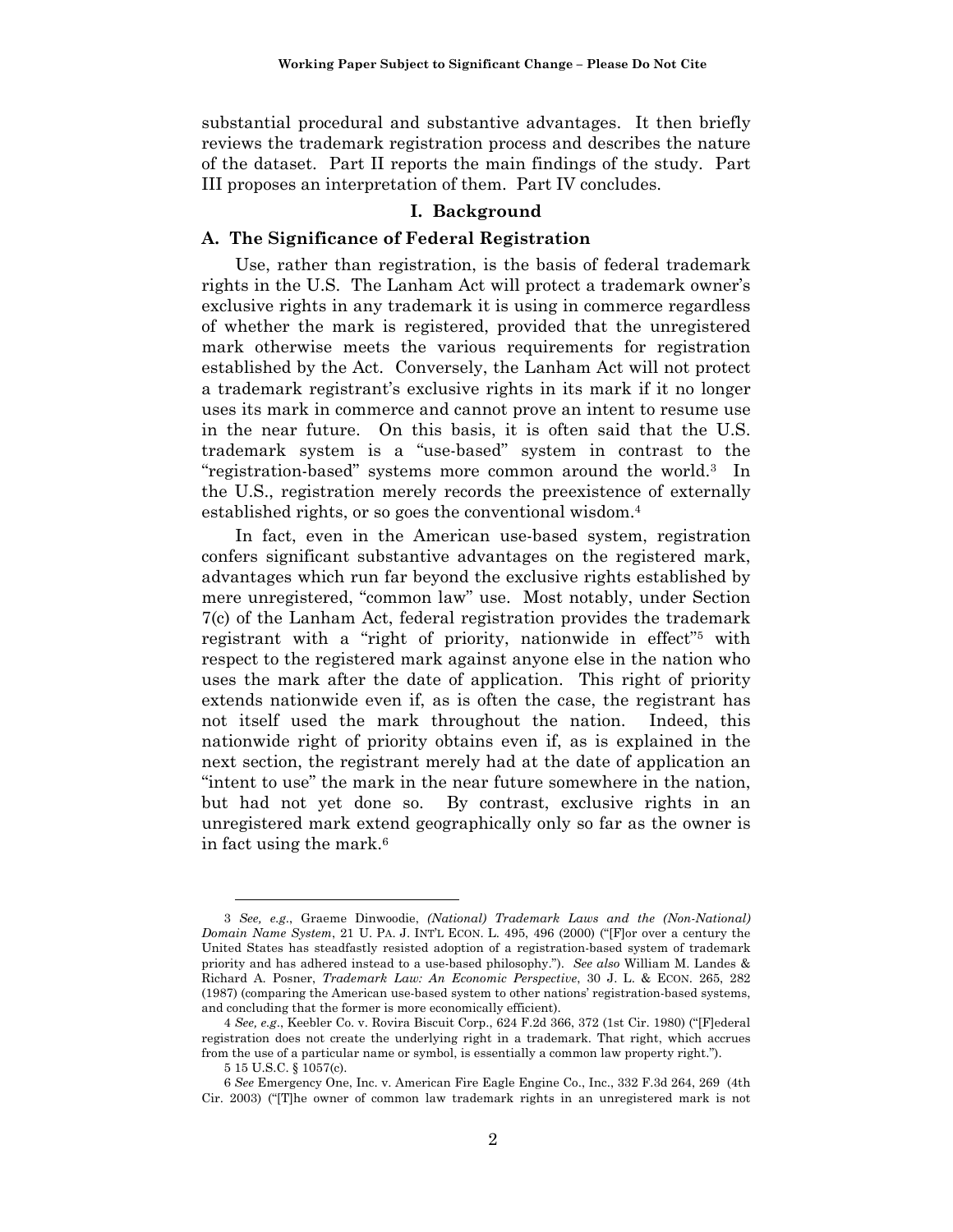A second substantive advantage that flows from registration is also highly significant, especially for "descriptive" marks.7 Sections 15 and 33 of the Lanham Act provide that at any time after the fifth year of the mark's registration, the registrant may file a "Declaration of Incontestability" that limits the grounds upon which the mark's validity may be contested for the remaining life of the registration (which may be renewed in perpetuity). Sections 15 and 33 explicitly list out these grounds; any that are not listed are foreclosed. As the Supreme Court noted in the notorious case of *Park 'n Fly v. Dollar Park and Fly*,<sup>8</sup> among those grounds not listed is the claim that the registrant's descriptive mark lacks "secondary meaning"9 as a designation of source. Accordingly, the Court held that under the clear terms of the Act, the incontestable—and clearly descriptive mark PARK 'N FLY for airport parking services could not be challenged on the ground that it lacked secondary meaning, notwithstanding that the record below strongly suggested that the mark lacked secondary meaning at the time of registration in 1971 and still lacked secondary meaning when the case was being litigated in the early 1980's.<sup>10</sup> In his lengthy dissent, Justice Stevens expressed his dismay that the decision of a single trademark examiner in an ex parte proceeding a decade earlier, followed by the registrant's perfunctory filing of a Declaration of Incontestability, could somehow prevent the Court from striking from the Principal Register an "inherently unregistrable"11 mark. He also added his own opinion of trademark quality at the PTO for good measure.12

Registered marks also enjoy significant procedural advantages. Section 33 of the Lanham Act specifies that registration is "prima facie evidence" of the validity of the registered mark, the registrant's

8 469 U.S. 189 (1985)..

11 *Id*. at 668.

entitled to injunctive relief in those localities where it has failed to establish actual use of the mark.").

<sup>7</sup> A descriptive mark "immediately conveys information concerning a quality or characteristic of the product or service." In re MBNA America Bank, N.A., 340 F.3d 1328, 1332 (Fed. Cir. 2003). For this reason, U.S. trademark law assumes that consumers unfamiliar with such a mark will, in the first instance, perceive the mark as a mere description of the product to which it is affixed rather than as a designation of the source of that product. However, if the mark holder can show that the mark has developed over time a "secondary meaning" as a designation of source, then U.S. trademark law will afford protection—and registration—to the mark. *See* Qualitex Co. v. Jacobson Products Co., Inc., 514 U.S. 159, 162-63 (1995).

<sup>9</sup> For a discussion of secondary meaning, see *Qualitex*, supra note \_\_, at 162-53. *See also Inwood Laboratories, Inc. v. Ives Laboratories, Inc.*, 456 U.S. 844, 851, n. 11 (1982) ("[S]econdary meaning is acquired when in the minds of the public, the primary significance of a product feature ... is to identify the source of the product rather than the product itself." (quotation marks and citation omitted)). 10 *See Park 'n Fly*, *supra* note \_\_, at 670 (Stevens, J., dissenting).

<sup>12</sup> *See id*. at 670-71 ("No matter how dedicated and how competent administrators may be, the possibility of error is always present, especially in nonadversary proceedings."). In a footnote to this statement, Justice Stevens quoted a PTO official who testified to Congress that "at any one time, about 7 percent of our 25 million documents are either missing or misfiled." *See id*. at 670 n. 12 (quoting Gerald J. Mossinghoff, Assistant Secretary and Commissioner of Patents and Trademarks, Hearing before the Subcommittee on Patents, Copyrights and Trademarks of the Senate Committee on the Judiciary, 98th Cong., 1st Sess., 5 (1983)).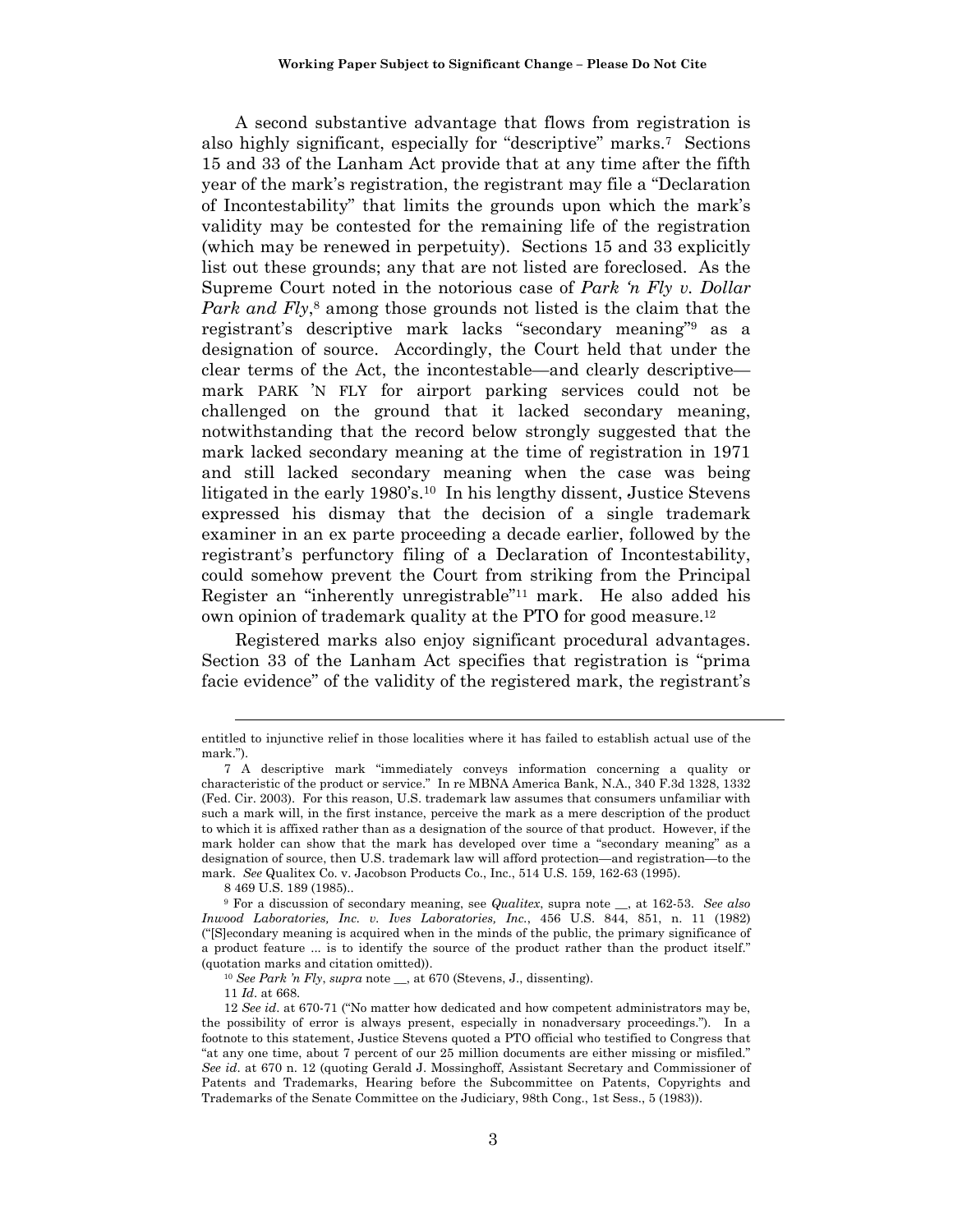ownership of the mark, and the registrant's exclusive right to use the mark in commerce in connection with the goods or services listed in the registration.13 While the various circuits apply Section 33 differently, many hold that, in addition to shifting the burden of production on the issue of validity to the defendant, $14$  registration establishes a "strong presumption"15 of the validity of the mark.16

### **B. The Registration Process**

Because the limited purpose of this paper is to report ultimate trademark registration grant rates at the PTO, we need not detail every aspect of the process that leads to registration. Nevertheless, a brief (and necessarily non-comprehensive) review of certain features of this process will aid the reader in interpreting the results reported below.

To apply for trademark registration, the applicant must specify the statutory "basis" for its application—and as we will see, grant rates vary significantly across certain of these bases. The Lanham Act currently sets forth five filing bases, of which the first two are by far the most commonly used: (1) current use of the mark in commerce under Section 1(a) of the Act;<sup>17</sup> (2) a bona fide intention to use the mark in commerce under Section  $1(b)$ ;<sup>18</sup> (3) a claim of priority based on an earlier-filed foreign application under Section  $44(d)$ ;<sup>19</sup> (4) ownership of a registration of the mark in the applicant's country of origin under Section  $44(e)$ ;<sup>20</sup> and  $(5)$  extension of protection of a "Madrid system" registration under Section  $66a<sup>21</sup>$  Two details of this scheme are worth emphasizing. First, the first four filing bases are not mutually exclusive; $2266a$ , by contrast, may not be combined with any other filing basis.<sup>23</sup> Second, the Sections 1(b) and 66a filing bases are relatively recent innovations. While the Sections  $1(a)$ , 44(d), and 44(e) filing bases have been available since the effective

<sup>13 15</sup> U.S.C. § 1115(a)

<sup>14</sup> *See* OBX-Stock, Inc. v. Bicast, Inc., 558 F.3d 334, 342 (4th Cir. 2009) ("[E]ntry on the Principal Register does not shift the burden of persuasion on validity, merely the burden of production.").

<sup>15</sup> Reno Air Racing Ass'n, Inc. v. McCord, 452 F.3d 1126, 1135 (9th Cir. 2006) ("[R]egistered marks are endowed with a strong presumption of validity."). See also Elmira Mission of the Church of Scientology, 794 F.2d 38, 42 (2d Cir. 1986) ("As holders of numerous federally registered trademarks and service marks, appellants are entitled to a strong presumption of their marks' validity and of ownership."); Pizzeria Uno Corp. v. Temple, 747 F.2d 1522, 1529 (4th Cir. 1984) (citing Coca-Cola Co. v. Overland, Inc., 692 F.2d 1250, 1254 (9th Cir.1982), for the proposition that registration endows the mark with "a strong presumption of validity").)

<sup>16</sup> Another significant advantage that flows from registration is that, pursuant to 15 U.S.C. §1124, the registrant may file its registration with the United States Customs Service to prevent importation of infringing foreign goods.

<sup>17 15</sup> U.S.C. § 1051(a).

<sup>18 15</sup> U.S.C. § 1051(b).

<sup>19 15</sup> U.S.C. § 1126(d).

<sup>20 15</sup> U.S.C. § 1126(e).

<sup>21 15</sup> U.S.C. § 1141a.

<sup>22</sup> U.S. PATENT AND TRADEMARK OFFICE, TRADEMARK MANUAL OF EXAMINING PROCEDURE § 806.02 (6th ed. 2010) [hereinafter TMEP].

<sup>23</sup> *Id*. at § 806.02(a).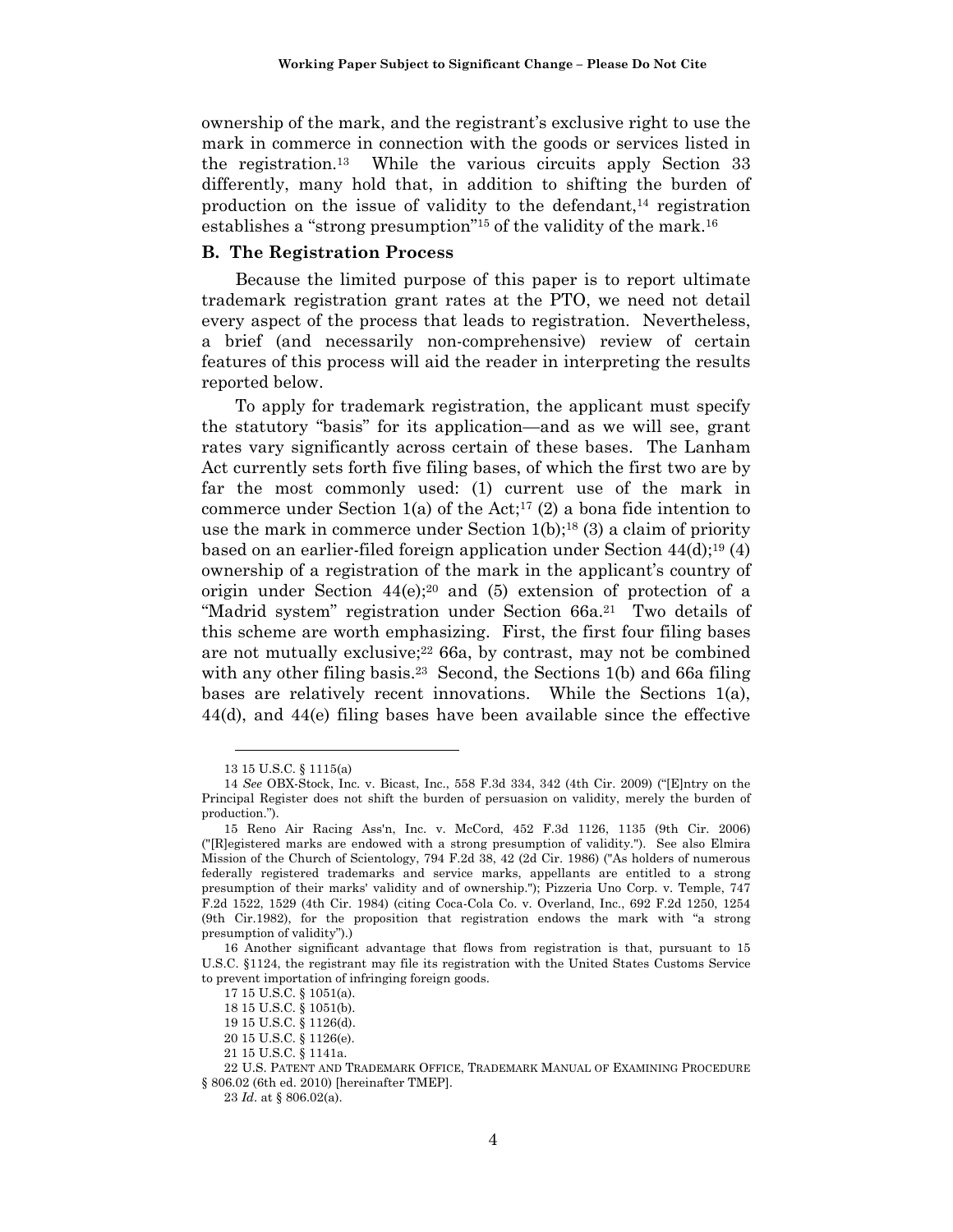date of the original Lanham Act on July 5, 1947, the 1(b) or "ITU" filing basis became available with the effective date of the Trademark Law Revision Act<sup>24</sup> on November 16, 1989, and the 66a filing basis became available with the effective date of the Madrid Protocol Implementation Act<sup>25</sup> on November 2, 2003.

A successful application proceeds through at least five stages: application, examination, publication, opposition, and registration. In contrast to the patent application process, which requires that a registered member of the patent bar file and prosecute the application,26 any person may apply for trademark registration. Since October of 1998, the PTO has accepted trademark applications filed electronically, $27$  and applicants can now quite easily file online with a credit card. Also in contrast to the patent application process, trademark registration filing fees are relatively low. A basic application might cost  $$500<sup>28</sup>$  This helps to explain the curious and increasingly notorious—phenomenon of what might be termed "meme mark" filing, in which all manner of applicants rush to register various words and phrases (such as "Let's Roll"29 or "Seal Team 6"30) very soon after their appearance in the media.

Upon receipt of the application, a PTO Trademark Examining Attorney examines the application to determine whether it meets the procedural and substantive requirements of the Lanham Act. Among these requirements are that the mark possess either inherent or acquired distinctiveness of source, $31$  that it not be confusing with some previously used or registered mark,<sup>32</sup> that it not be deceptive<sup>33</sup> or "deceptively misdescriptive"34 without secondary meaning, and that it not be either scandalous or disparaging of some third party.35 If the examiner determines that the application fails to meet any of the Lanham Act's requirements, the attorney will issue an "Office action," to which the applicant has six months to respond. The examiner and applicant may continue to communicate via Office actions and responses (which may result in amendments to the

 $\overline{a}$ 

28 *See* U.S. Patent & Trademark Office, Fee Schedule (effective Oct. 2, 2008), available at http://www.uspto.gov/web/offices/ac/qs/ope/fee2009september15.htm#tm.

31 *See* 15 U.S.C. §§ 1052, 1052(e)(1), and 1052(f).

<sup>24</sup> Pub. L. No. 100-667, 102 Stat. 3935 (1988) (codified as amended at 15 U.S.C. §§1051- 1127). 25 Pub L. No. 107-273, 116 Stat. 1913 (2002) (codified as amended at 15 U.S.C. §§ 1141-

<sup>1141</sup>n). 26 *See* 35 U.S.C. § 2(b)(2)(D).

<sup>27</sup> *See* U.S. PATENT & TRADEMARK OFFICE, PERFORMANCE AND ACCOUNTABILITY REPORT: FISCAL YEAR 1999, at 14 (1999).

<sup>29</sup> *See, e.g*., Reg. No. 2691610 (Feb. 25, 2003) (LET'S ROLL for charitable fundraising services). The mark was cancelled on Oct. 3, 2009 after the mark holder failed to file a Section 8 renewal in the sixth year.

<sup>30</sup> *See, e.g.*, Application Serial No. 85310970 (May 3, 2011) (SEAL TEAM 6 for entertainment and education services). Disney Enterprises, Inc. subsequently expressly abandoned its application on May 25, 2011.

<sup>32</sup>*See* 15 U.S.C. § 1052(d). 33 *See* 15 U.S.C. § 1052(a).

<sup>34</sup> *See* 15 U.S.C. § 1052(e)(1).

<sup>35</sup> See 15 U.S.C. § 1052(a).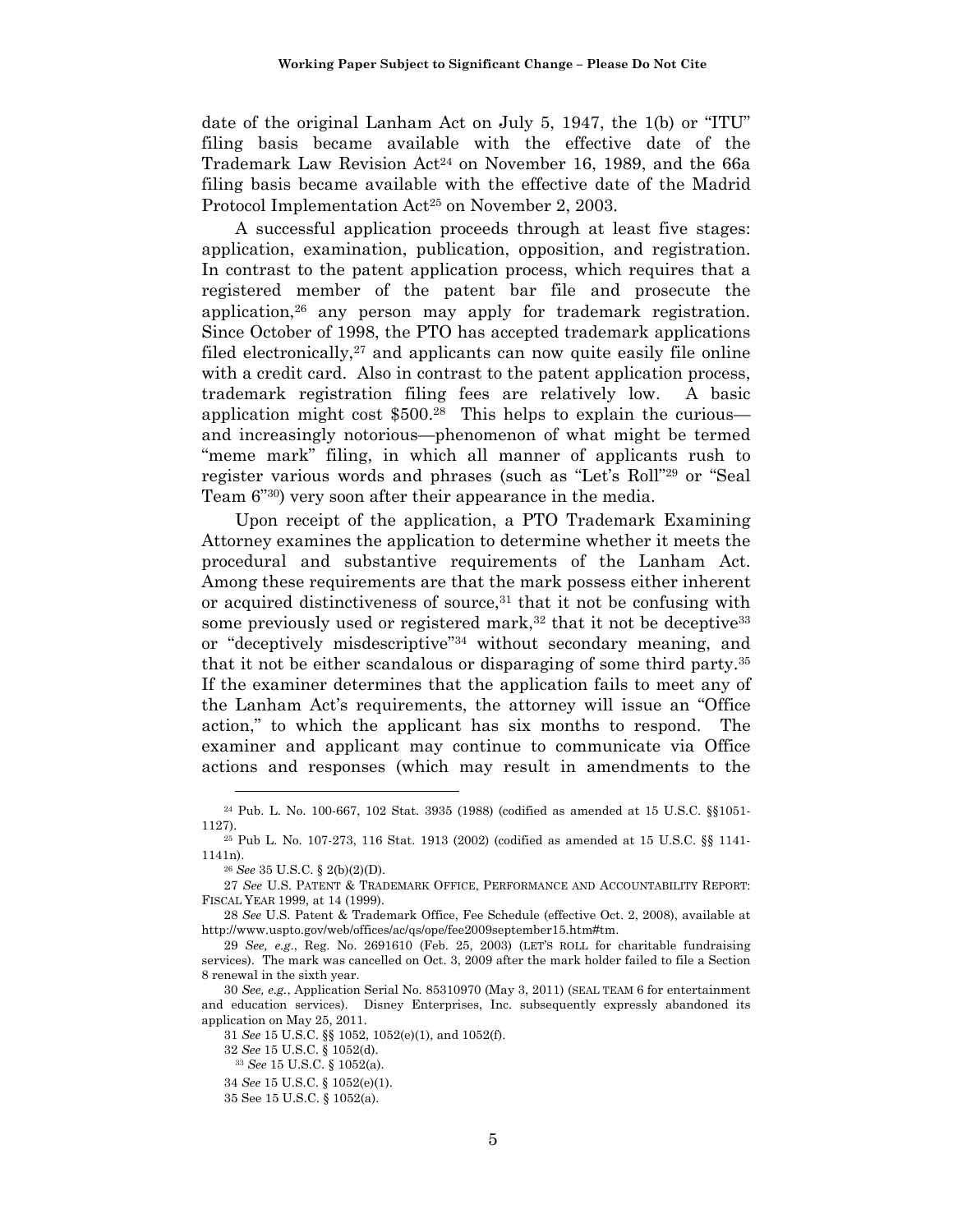application) until the examiner either approves the mark for publication in the PTO's Official Gazette or issues a "final Office action" denying registration to the mark.<sup>36</sup> The applicant may appeal the final action to the Trademark Trial and Appeal Board (TTAB), a tribunal within the PTO consisting of Administrative Judges.37 If the appeal is successful, the application proceeds to publication.

In the third and fourth stages, the application is published in the *Official Gazette*, after which a 30-day opposition period begins in which "any person who believes that he would be damaged by the registration of [the] mark"38 may file with the PTO a Notice of Opposition to its registration. The TTAB adjudicates all oppositions.

In the event that no opposition is filed or all oppositions are dismissed by the TTAB, Section 1(a) "use-based" applications proceed directly to registration, as do Section 44(d), 44(e), and 66a applications. In the case of Section 1(b) ITU applications, however, the PTO will issue a Notice of Allowance, which states that the PTO will register the mark after the applicant has filed a satisfactory Statement of Use of the mark. The applicant most file its Statement of Use within six months from the date of the Notice of Allowance, though this period is extendable for good cause up to an additional 24 months.39

The data reveal the amount of time the registration process typically takes. From 1981 to 2004, the process for successful 1(a) use-based applications took an average of 16.7 months (SD=9.8) from the date of application to the date of registration. From 1989 to 2004, successful 1(b) ITU applications took an average of 29.3 months (SD=13.1). The Notice of Allowance and Statement of Use process explains the longer period of time for ITU registrations. From 2005 through 2010, the PTO has dramatically quickened the speed of the registration process. For this six-year period, successful use-based applications took an average of 12.0 months (SD=6.0), while successful ITU applications took an average of 21.5 months (SD=9.5). This is a remarkable increase in office efficiency, particularly in light of the fact that the per annum ratio of trademark applications to trademark examiners from 1995 to 2004

<sup>36</sup> For applications based on an earlier-filed foreign application under 44(d), this stage of the registration process includes an additional epicycle. If the Examining Attorney determines that the application otherwise meets all the requirements of the Lanham Act, she will suspend action on the application until the applicant submits the foreign registration certificate. See TMEP, *supra* note  $\Box$ , at § 1003.04(a). If she determines that the application fails to meet certain Lanham Act requirements, the examination process will continue either until approval pending submission of the foreign certificate of registration or a final Office action rejecting the mark. *Id*.

<sup>37</sup> *See* 15 U.S.C. § 1067.

<sup>38 15</sup> U.S.C. §1063.

<sup>39</sup> See 15 U.S.C. § 1051(d)(2).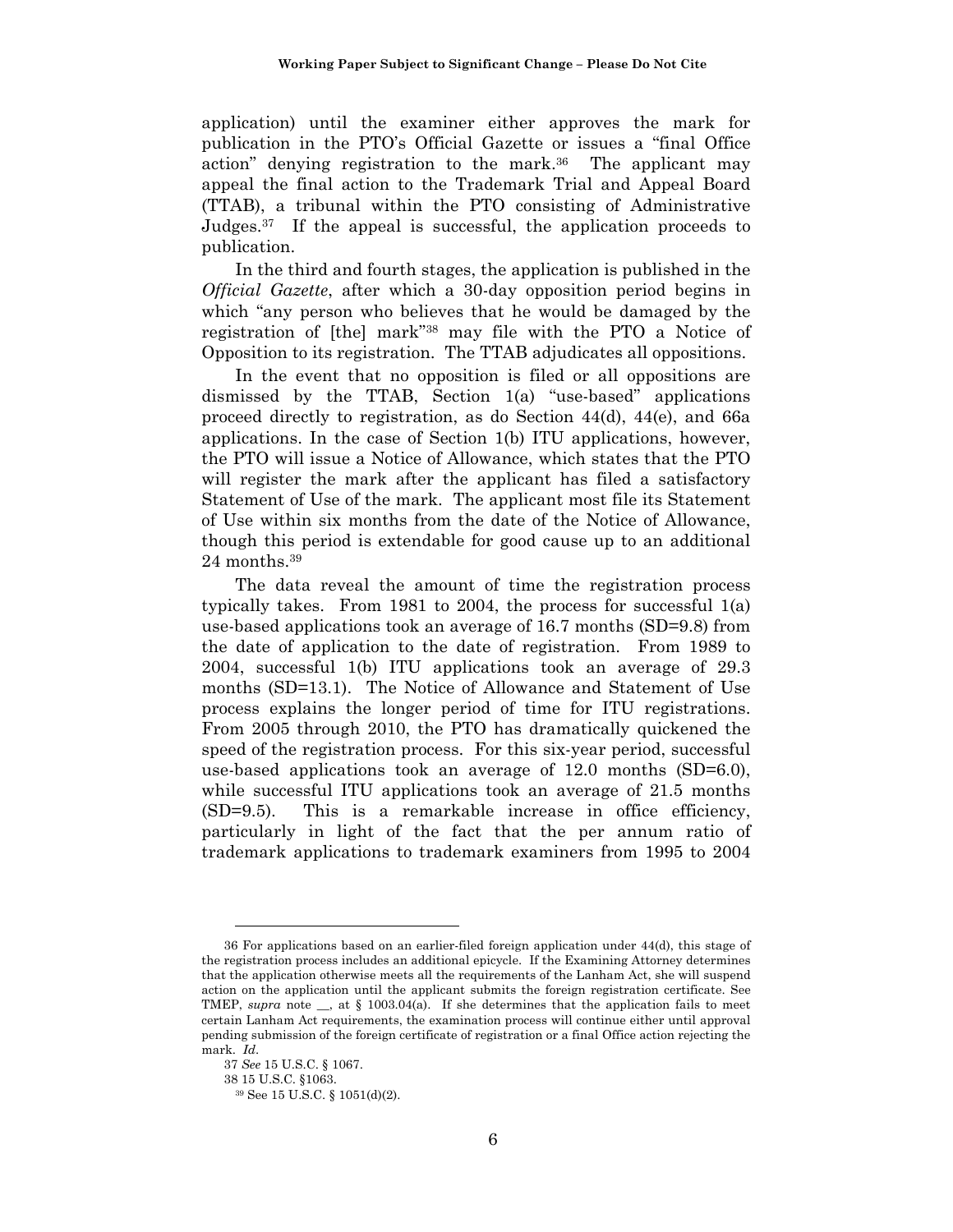was about 770 to 1, while the ratio from 2005 to 2010 was only slightly lower, at about 726 to 1.40

## **C. The Dataset**

In June, 2010, Under Secretary of Commerce and Director of the PTO David Kappos announced that the PTO would make publicly available bulk patent and trademark data for free download from Google,41 which agreed to host the data at its *Google patents beta* website.42 Among the trademark data made available is the *USPTO Bulk Downloads: Trademark Application Text* dataset. This dataset currently consists of two parts: a "front file" updated daily that covers trademark applications filed in 2011, and a "backfile" dated December 31, 2010 that covers trademark applications filed from 1884 through 2010. This study is based on the 2010 *Trademark Application Text* backfile.

This dataset, which consists of 42 files in .xml format each of approximately 1.5 gigabytes in size, is an extraordinarily rich resource and deserves further study. It includes 6.2 million observations and approximately 135 variables covering every aspect of the trademark application process. An edited, Stata-compatible version of this dataset is available at bartonbeebe.com.

It is important to emphasize that the dataset does not appear to cover both accepted and rejected trademark applications for the full extent of the 127-year period from 1884 to 2010. This is apparent from an analysis of annual registration rates (i.e., the proportion of applications filed in a given year that eventually resulted in registration). For the 435,674 observations with a filing date preceding 1980, the registration rate was .99. Beginning in 1980, by comparison, annual registration rates drop significantly to more reasonable proportions. In 1981, for example, the registration rate was .74, and subsequent annual rates in the 1980s vary only modestly from that level (with a low in 1982 of .71 and a high in 1988 of .79).43 In light of this clear break in the dataset's annual registrations rates, and because this study is interested primarily in recent trademark acceptance rates at the PTO, the study limits its focus to applications made to the PTO from 1981 through 2010.44

<sup>40</sup> Data on trademark examiners was taken from the PTO's Annual Reports, available at http://www.uspto.gov/about/stratplan/ar/. Note that the PTO's fiscal year ends on September 30 while this study focuses on calendar years. The ratios are rough estimates.

<sup>41</sup> United States Patent & Trademark Office, Press Release 10-22, June 2, 2010, available at http://www.uspto.gov/news/pr/2010/10\_22.jsp. 42 *See* http://www.google.com/googlebooks/uspto-trademarks.html.

<sup>43 1985</sup> produced a registration rate of .791, as did 1987. 1988 produced a registration rate of .793.

<sup>44</sup> For 1980, the dataset reports an annual registration rate of . 84, while for the ten-year period from 1970 to 1979, the overall rate is .98. Because the registration rate for 1980 is ambiguous, the focus of the study begins in 1981.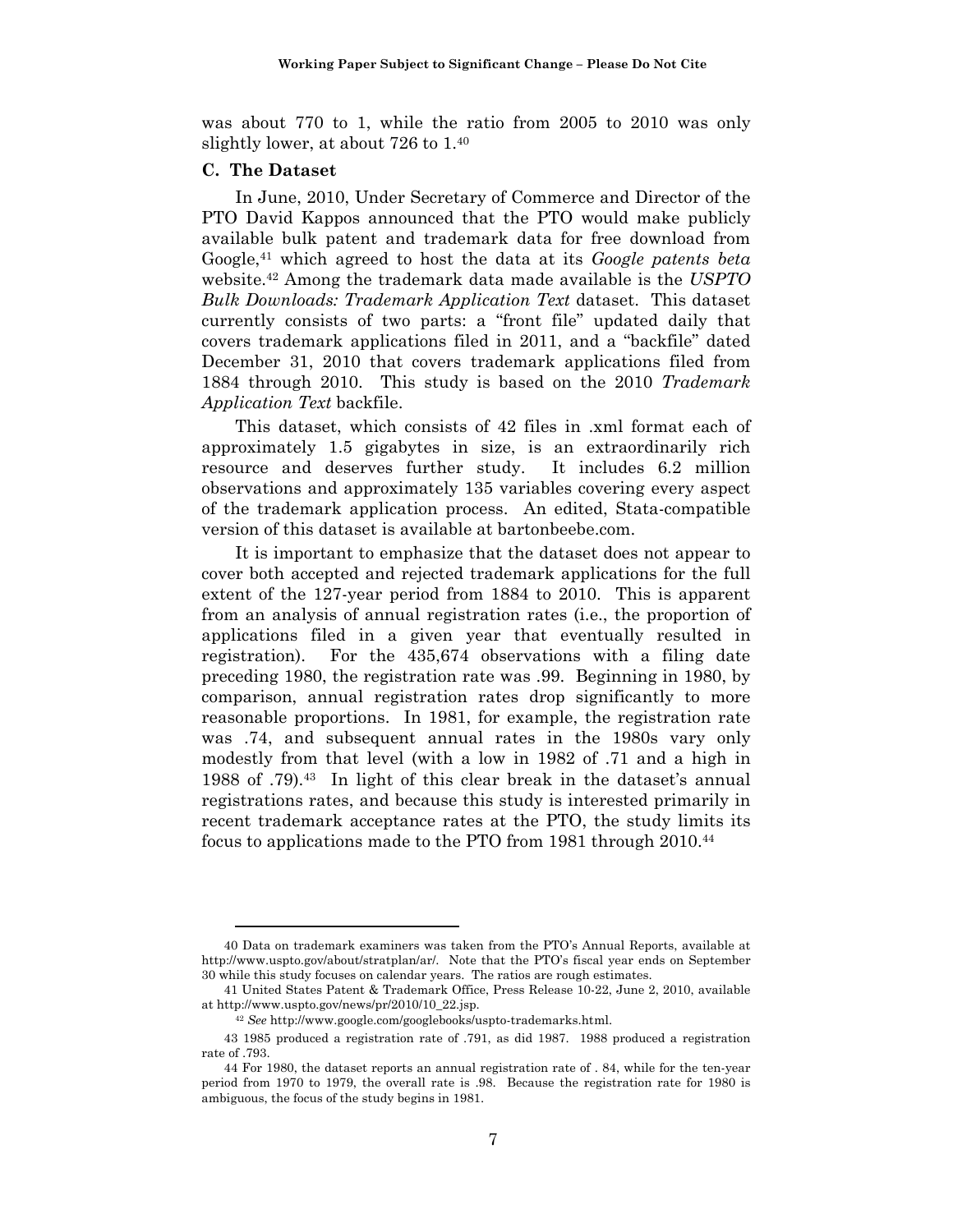#### **II. Descriptive Statistics**

### **A. Total Applications**

Figure 1 shows general trends in the number of trademark registration applications filed at the PTO per year from 1981 through 2010. Over this 30-year period, total trademark applications at the PTO have more than quintupled, with 47,633 applications in 1981 rising to a high of 306,370 in 2007. As Figure 1 shows, the upward trend in annual trademark applications tracks the expansion of U.S. GDP. The dramatic spike in total applications in 1999 and 2000 coincides with the Internet bubble. As stated above, the Section 1(b) intent to use filing basis became available on November 16, 1989. By 1992, it had overtaken the Section 1(a) usebased filing basis as the most common basis for filing.45 The annual number of Madrid System applications received at the PTO remains disappointing, with at best a meager 15,368 applications claiming a Section 66a filing basis in 2008.

Table 1 reports the leading sixteen countries of origin of applicants at the PTO from 1981 through 2010. The overwhelming majority of applications during this period listed the U.S. as their country of origin.

#### **B. Registration Rates**

The overall registration rate for all applications filed from 1981 up to November 16, 1989 was .77. The rate than drops to .53 for all applications filed from November 16, 1989 through 2007.46 As Figure 2 shows, the emergence of the intent-to-use filing basis explains this pronounced break. The overall registration rate for all use-based applications filed from 1981 through 2007 was .75; for ITU-based applications filed from November 16, 1989 through  $2007<sup>47</sup>$ , the rate was .37. As we will discuss more fully in the next section, this difference results not from the PTO's rejection at the examination stage of a relatively large proportion of ITU applications, but rather from the failure of a large proportion of ITU applicants to file a Statement of Use after the PTO has approved the application for publication. As for filing bases not shown in Figure 2, Section 44(e) applications based on a prior foreign registration boasted a registration rate of .87 for the period 1981 through 2007; the proportion for 44(d) applications was .72. For the period November 2, 2003 through 2007, the proportion for 66a applications was .76. Trademark examination standards are roughly similar

<sup>45</sup> Figure 1 reports, for each filing basis, the number of applications that claimed that filing basis either as their only filing basis or as one among several filing bases. For the period 1981 through 2010, 192,033 applications (3.8%) claimed two filing bases, 10,084 applications (0.20 %) claimed three filing bases, and 506 applications (0.01%) claimed four filing bases.

<sup>46</sup> The period of study ceases in 2007 in order to filter out applications that were still active (i.e., not rejected, accepted, or abandoned) as of 2010. The registration rate portion of the study does not include marks that ended up on the supplemental register.

<sup>47</sup> For purposes of strict comparison, note that the overall registration rate for use-based applications filed from November 16, 1989 through 2007 was .74.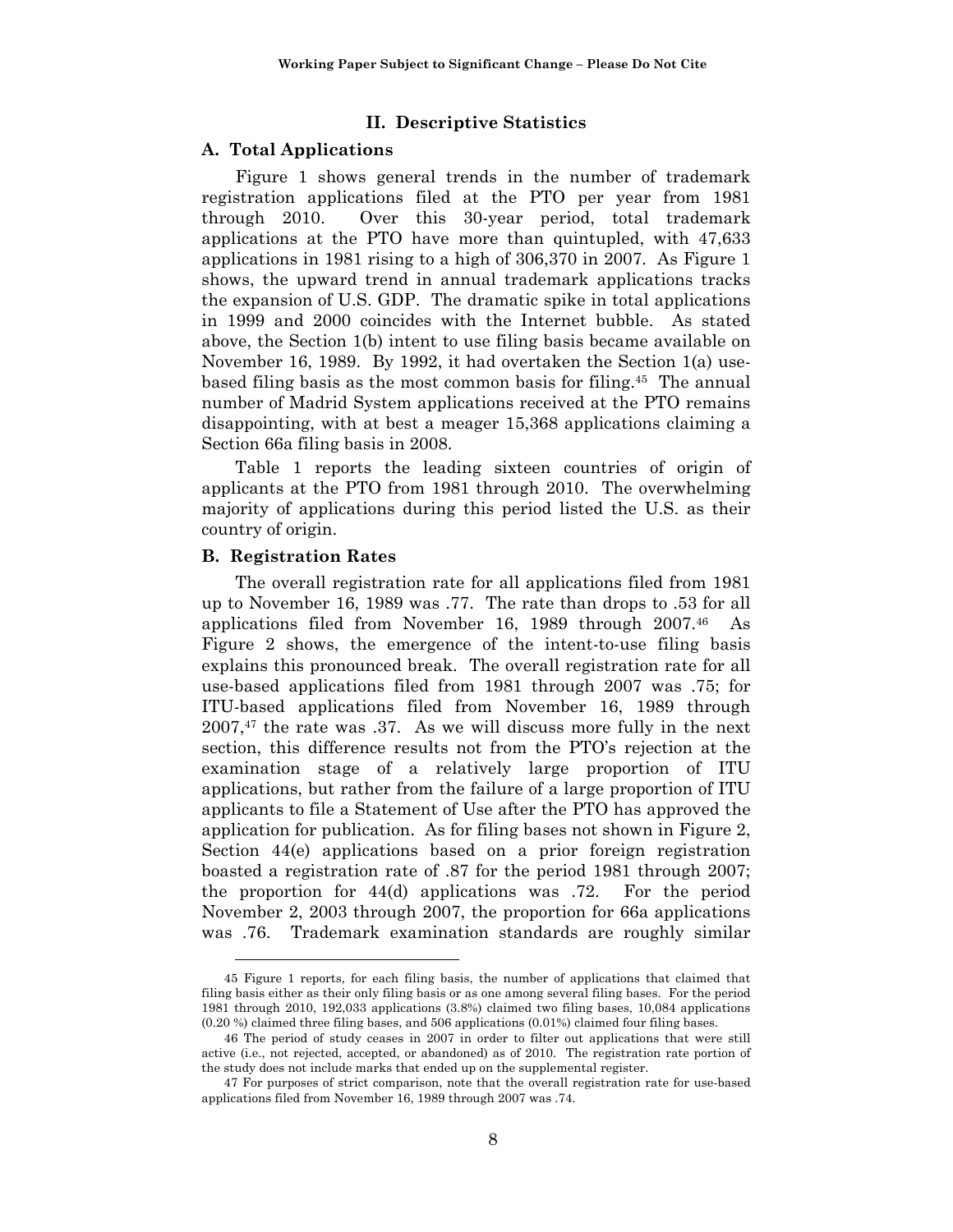among the trademark registration offices of the world, so it makes sense that 44(e) applications would enjoy such success at the PTO. Finally, Figure 2 shows a slight dip in registration rates for usebased and ITU-based applications filed in 1999 and 2000. This is not surprising. In these years, the PTO received a flood of dubious trademark registration applications.

Table 2 shows registration rates by mark type and filing bases for the period November 16, 1989 through 2007. In general, certification mark applications did particularly poorly, perhaps because of the relatively strict examination standards applied to such applications.<sup>48</sup>

Table 3 shows the registration rates for use-based and ITUbased applications filed from November 16, 1989 through 2007 from the leading sixteen countries of origin reference in Table 1. Applications from a wide variety of foreign countries enjoy registration rates substantially higher that do applications from the U.S. It is unclear why this should be the case. Perhaps foreign applicants filing in the United States are, on average, more sophisticated than domestic filers, given the effort, costs, and knowledge required to file from abroad. For related reasons, foreign filers may hesitate to apply to register marks that are less likely to succeed.

Table 4 shows registration rates by the five most common entity types and by filing basis for applications filed from November 16, 1989 through 2007. Unsurprisingly, applications filed by individuals did comparatively poorly, but it is not clear why partnerships did equally as badly.

Finally, Table 5 sets forth registration rates by the class of goods or services for which the application sought to register the mark for applications filed from November 16, 1989 through 2007. The PTO's 45 classes of goods and services are taken from the Nice Union's *International Classification of Goods and Services for the Purposes of the Registration of Marks*.49 The Nice scheme, which is based on a classification scheme first established in  $1935,50$  is highly idiosyncratic, almost laughably so—Class 26, for example, is "Fancy Goods," Class 34 is "Smokers' Articles," and Class 20 is "Furniture and Articles Not Otherwise Classified."51 Nevertheless, it does allow some insight, however limited, into registration rates associated with certain categories of goods and services. Clothing (Class 25) and

<sup>48</sup> *See* TMEP, *supra* note \_\_, at § 1306.

<sup>49</sup> Available at http://www.wipo.int/treaties/en/classification/nice/trtdocs\_wo019.html. *See also* TMEP, *supra* note \_\_, at § 1401.

<sup>50</sup> *See* WORLD INTELLECTUAL PROPERTY ORGANIZATION, INTERNATIONAL CLASSIFICATION OF GOODS AND SERVICES FOR THE PURPOSES OF THE REGISTRATION OF MARKS, at v (WIPO 7th ed., 1996).

<sup>51</sup> *See* TMEP, *supra* note \_\_, at § 1401. *Cf*. Jorge Luis Borges, *The Analytical Language of John Wilkins*, *in* BORGES, A READER 141, 142 (Emir Rodriguez Monegal & Alistair Reid eds., 1981) (discussing the classification scheme set forth in the *Celestial Emporium of Benevolent Knowledge*).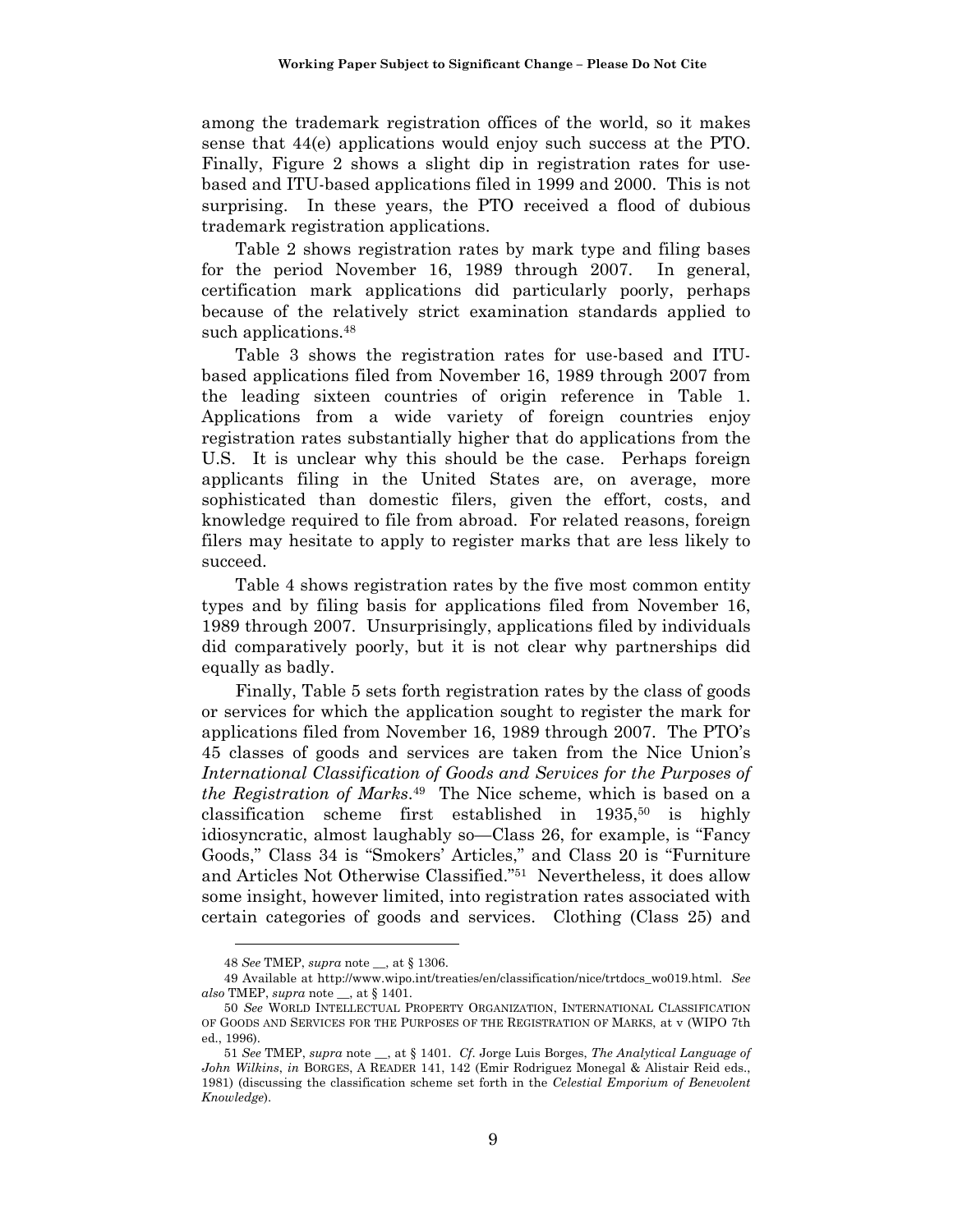Telecommunications (Class 38) show the lowest use-based application registration rates, each at .65 as compared to the mean of .74. Apparel-fashion and internet-related applications may explain this difference. The highly-specialized sectors filing in Rubber Goods (Class 17) and Machinery (Class 7) show the highest use-based application registration rates, at .84 and .82 respectively.

### **C. Publication Rates**

 $\overline{a}$ 

While the main purpose of this study has been to report trademark registration rates at the PTO, registration rate data do not tell the full story. This is because some applicants fail to register their marks even after the PTO has completed its substantive review of the application and approved the mark for registration. As described above, the trademark registration process proceeds through the substantive examination stage early on in the process. If the PTO Examining Attorney determines that the application is substantively sound, then the application is published in the *Official Gazette* to give notice to third parties who may wish to oppose the application. Generally speaking, the fact that the mark has been published in the *Official Gazette* shows that that mark has survived PTO examination. The PTO may subject 1(b) intent to use applications to further review upon receipt of the applicant's Statement of Use, but this is relatively rare. For this reason, it is appropriate to assess not simply applications' registration rates, but also their publication rates.

The overall publication rate for all applications filed from 1981 through 2007 was .76. This proportion holds across the two major filing bases: for use-based applications filed from 1981 through 2007, the rate was also .76, and for ITU-based applications filed from November 16, 1989 to 2007, the rate was again .76. Thus, in contrast to the pronounced difference in registration rates for usebased and ITU-based applications, their publication rates are essentially the same. I explain this parity in publications rates and divergence in registration rates in the next subpart, where I provide data on how applications failed.

Figures 3, 4, and 5 compare the proportion of applications published for opposition during the indicated periods to the number of applications filed. Each figure shows a slight decline over time in publication rates against a marked increase in filings.

Finally, Figure 6 shows the proportion of use-based and ITU applications filed from the effective date of the TLRA in 1989 through 2007 in which the PTO issued no office action before approving the application for publication in the Official Gazette.52 The data indicate that approximately 15% of use-based applications and 21% of ITU applications filed during this period proceeded

<sup>52</sup> These data were developed based on the "event statements" history of each application as recorded in the *Trademark Application Text* backfile.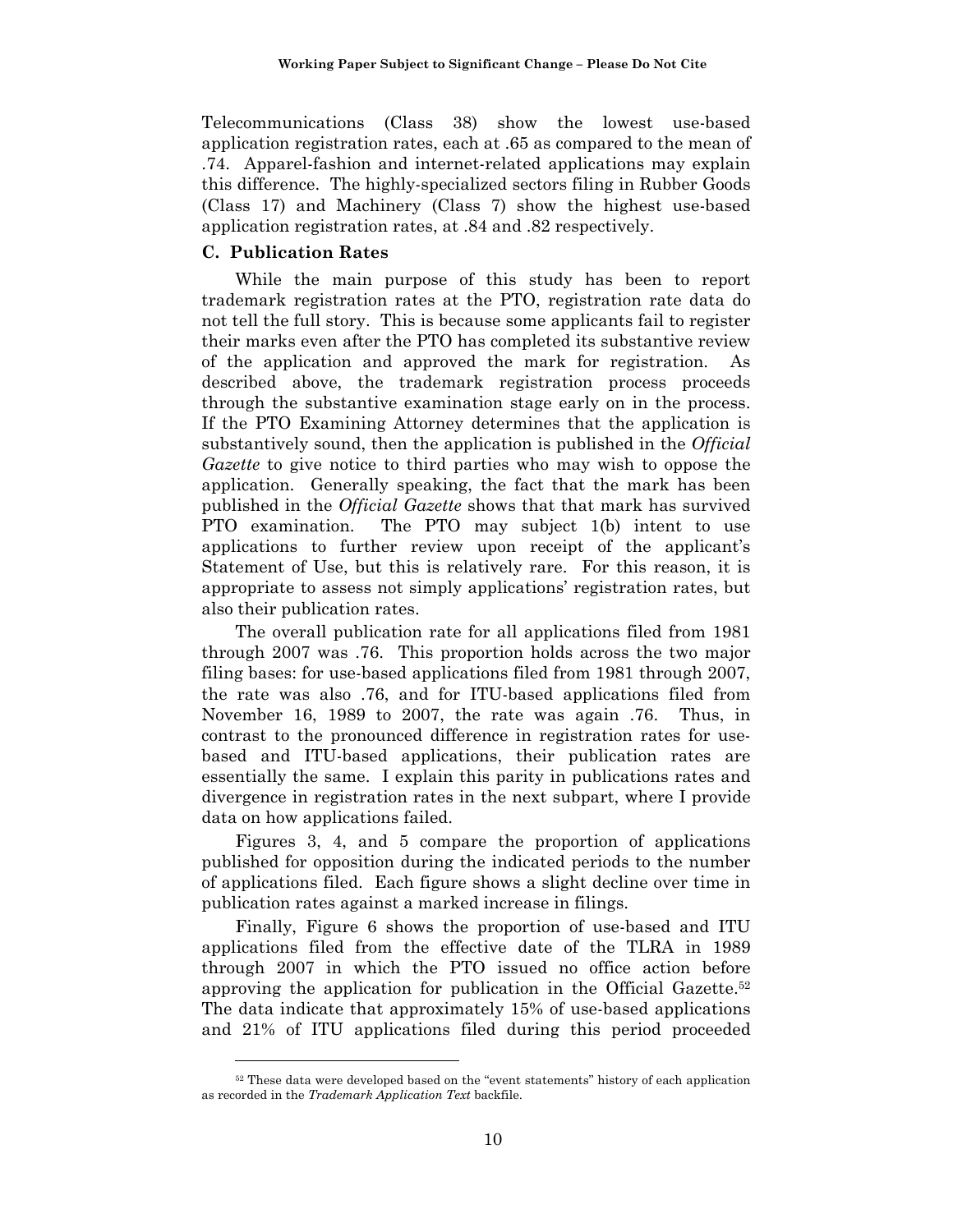directly from application to approval for publication without any intervening PTO action.

## **D. How Applications Failed**

The *Trademark Application Text* data set does not provide precise information about exactly why any particular application failed. We cannot therefore glean from the data set what proportion of marks were rejected as, for example, generic, or merely descriptive without secondary meaning, or confusing with a previously registered mark pursuant to Section 2(d) of the Lanham Act.53 However, the data set does record the final "status code" of each application, which may offer some hints as to why particular applications failed. Tables 6 and 7 set forth the final status codes for use-based applications that failed to survive to publication or to registration, respectively. Tables 8 and 9 do the same for ITU applications. To facilitate like-for-like comparison, Tables 6 through 9 address applications filed from the effective date of the TLRA through 2007.

Applicants filed 1,336,759 use-based applications during this period. Of these, 1,014,386 (75.9%) were published. Table 6 shows that of the 322,373 applications that failed to survive to publication, 4,127 (1.3%) were abandoned after an ex parte appeal, in other words, after what was very likely an unsuccessful appeal to the TTAB of the Examining Attorney's refusal to publish the application. Of published use-based applications, 991,151 (97.7% of 1,014,386) were registered. Table 7 shows that of the relatively small number of applications that were published but failed to survive to registration, 55.0% were abandoned after what was very likely a successful third-party opposition to the application before the TTAB.

Applicants filed 1,951,993 ITU applications from the effective date of the TLRA through 2007. Of these, 1,483,435 (76.0%) were published. With respect to the 468,558 ITU applications that failed to survive to publication, Table 8 shows that 5,971 (1.3%) were abandoned after an ex parte appeal. So far, the use-based and ITU data are remarkably similar. After publication, however, use-based and ITU applications produce very different data. Of ITU applications that were published, only 719,635 (49.0% of 1,483,435) were registered. Table 9 shows that of the large proportion of ITU applications that were published but failed to survive to registration, 84.4% failed because the applicant failed to file a Statement of Use. ITU applicants who failed to file a Statement of Use largely account for the severe differences in the publication and registration rates reported in Tables 1 through 5.

<sup>53 15</sup> U.S.C. § 1052(d).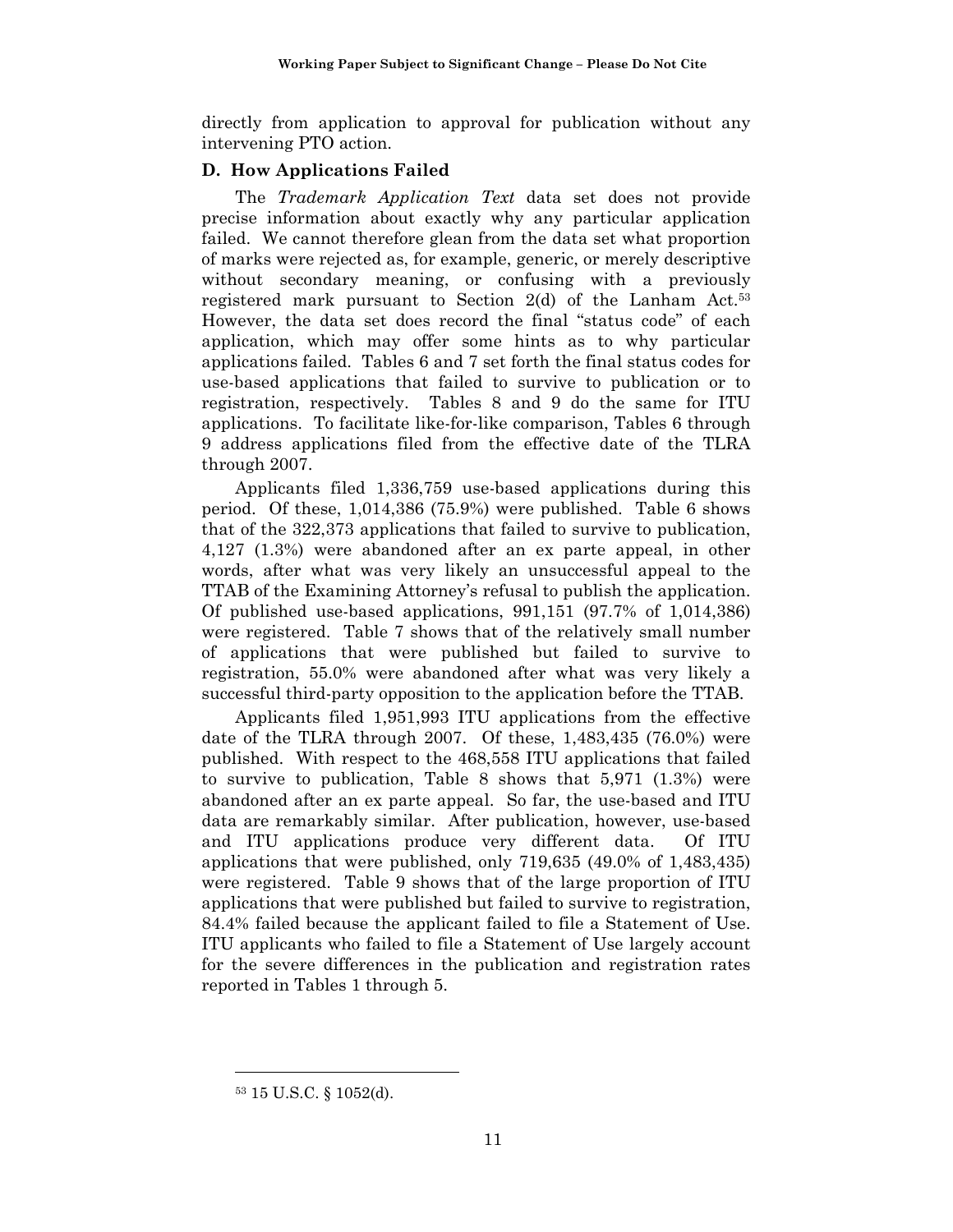### **III. One View of the Results**

This study presents two main findings: First, the registration rate for all applications filed from 1981 up to November 16, 1989 was .77, and then the rate dropped dramatically to .53 for all applications filed from November 16, 1989 to 2007. Second, the publication rate for all applications filed from 1981 through 2007 was .76 and remained reasonably steady over the course of that period.

These findings raise a host of questions. Some of these questions go to the objective issue of trademark quality at the PTO. Most importantly, is the PTO's publication rate of .76 unduly high, or indeed, unduly low? Stated more generally, given the standards set by the Lanham Act and the courts, are the PTO's trademark examination practices too permissive or not permissive enough in applying these standards? A second, separate set of questions goes to the issue of applicant strategy at the PTO. Why is the proportion of applications that the PTO accepts for publication not closer to 50 percent? After all, given the significant advantages that flow from and the relatively low cost of registration, it might make sense for trademark holders to file for registration if they face a better than 50 percent chance of succeeding. Significantly complicating this question, however, is the fact that since 1989 registration rates at the PTO have, in fact, hovered just above 50 percent.

As to the first set of questions going to trademark quality, it is worth emphasizing that short of reexamining in some sufficiently objective way the validity of every trademark application submitted to the PTO over the past three decades (or some large sample thereof), it is very difficult to establish a baseline against which the 76 percent publication figure can be compared. For many years, the PTO has conducted its own internal quality control checks, in which a senior examiner reviews other examiners' processing of applications, and has reported the results. Substantive or procedural errors are typically found in no more than about 3 percent of applications per year.54 This internal review process, however, is open to the charge that the internal reexamination may suffer from the same misapplication of the Lanham Act and courts' rulings as the initial examination.

At this stage of our understanding of publication rates at the PTO, it is not probable that a persuasive argument can be that the PTO's trademark application publication rate indicates an overpermissive or under-permissive examination process. On the evidence available to us, we simply don't know—or should at least presume, as I am prone to, that the PTO has gotten it about right.

<sup>54</sup> UNITED STATES PATENT AND TRADEMARK OFFICE, PERFORMANCE AND ACCOUNTABILITY REPORT: FISCAL YEAR 2009, at 18 (2009), available at http://www.uspto.gov/about/stratplan/ar/index.jsp (reporting the results of the PTO's internal review of trademark examination quality for Fiscal Year 2009, in which 96.4 percent of first actions and more than 97 percent of final decisions met "statutory and compliance rates for quality of decision making and writing").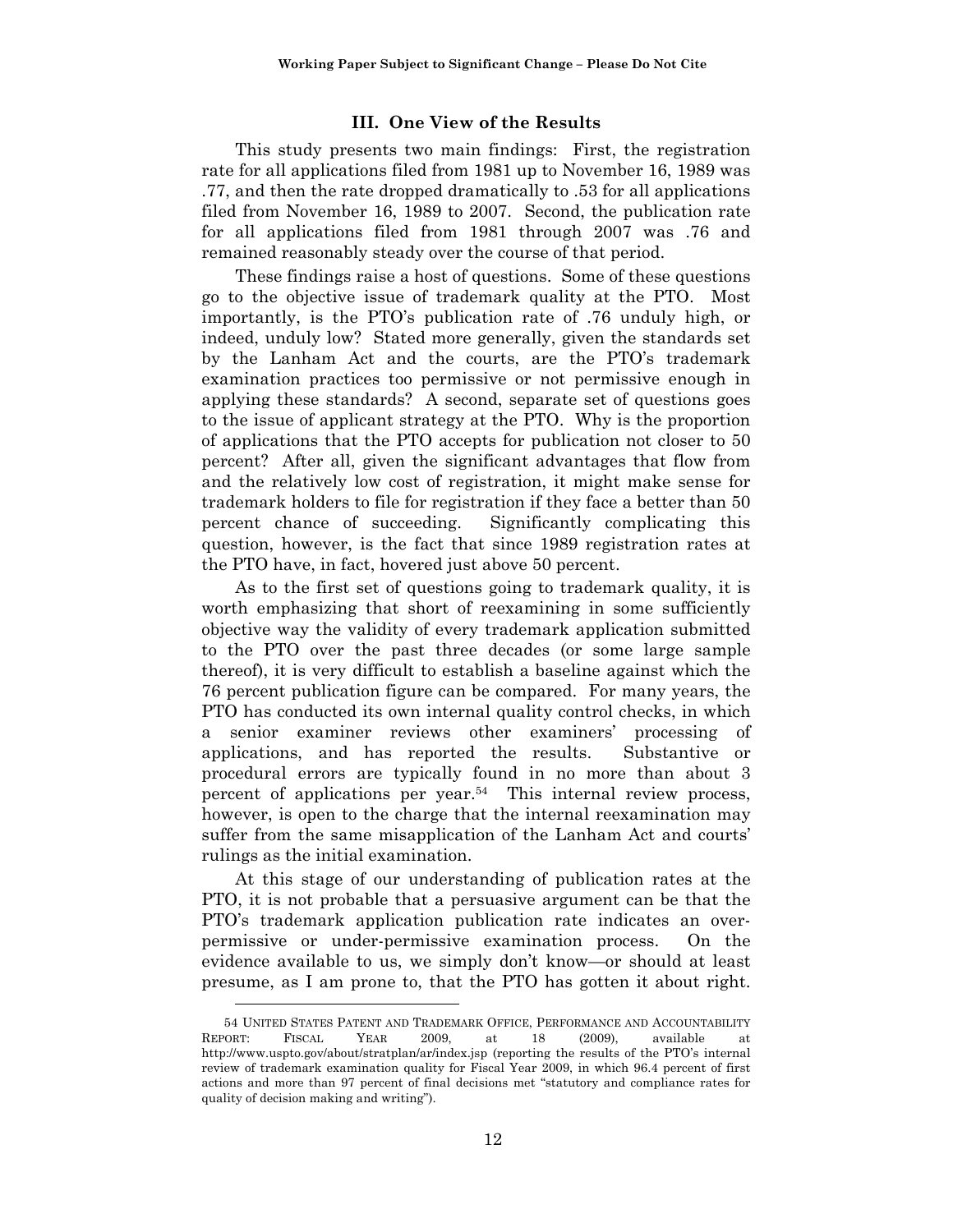But, hopefully, this paper's reporting of the PTO's publication rates over time may at least help us to begin to understand the issue.

As to the second set of questions going to applicant strategy, here we may at least advance somewhat our understanding of the calculus that trademark holders apply to the decision of whether to file a registration application. In this connection, let us assume that the PTO makes more mistakes than it realizes and that, according to some objective measure, even as low as only 65 percent (rather than 76 percent) of recent trademark registration applications actually deserved publication. Even if we accept this extraordinary assumption—which would mean that in 2007, for example, the PTO erred in its examination of nearly 30,000 applications—we are still left with the question of why the publication rate remains significantly higher than 50 percent. In other words, taking the PTO's examination standards as given, have trademark registration applicants on the whole been too conservative in filing only those applications that are especially likely to meet these standards? Where, in short, is the speculative filing that would drive the publication rate closer to 50 percent?

The answer may derive from the "common law" basis of trademark rights in the U.S. system and from the adverse effect of a PTO rejection of a trademark application. Recall that federal trademark rights are ultimately based on use rather than registration, so that federal trademark law will protect marks that are used in commerce even if they are not registered. Registration provides a variety of significant advantages, but it is not a prerequisite for protection. Consider, at the same time, that if the PTO rejects an application on substantive grounds, this rejection may function as very strong, if not dispositive, evidence of the invalidity of a mark for which the mark holder might later attempt to claim federal "common law" protection. Faced with balancing the risk of a rejected application against the benefits of registration, the mark holder may rationally forego the opportunity to register a mark unless it is reasonably certain that the application will succeed. Indeed, for marks on the borderline between validity and invalidity, the mark holder might very well prefer to litigate the issue of validity in the context of an infringement action, where the defendant's bad faith might influence the courts validity determination. This calculus, together with the modest effort and cost entailed in applying to register, may help to explain why the PTO's publication rates are substantially above 50 percent.

What, then, of the overall 53 percent registration rate for all applications filed from 1989 through 2007? This figure would appear to be consistent with the proposition that applicants engage in speculative filing of even borderline applications. However, in light of the degree to which this figure is influenced by the large proportion of ITU applicants who fail to file a Statement of Use, it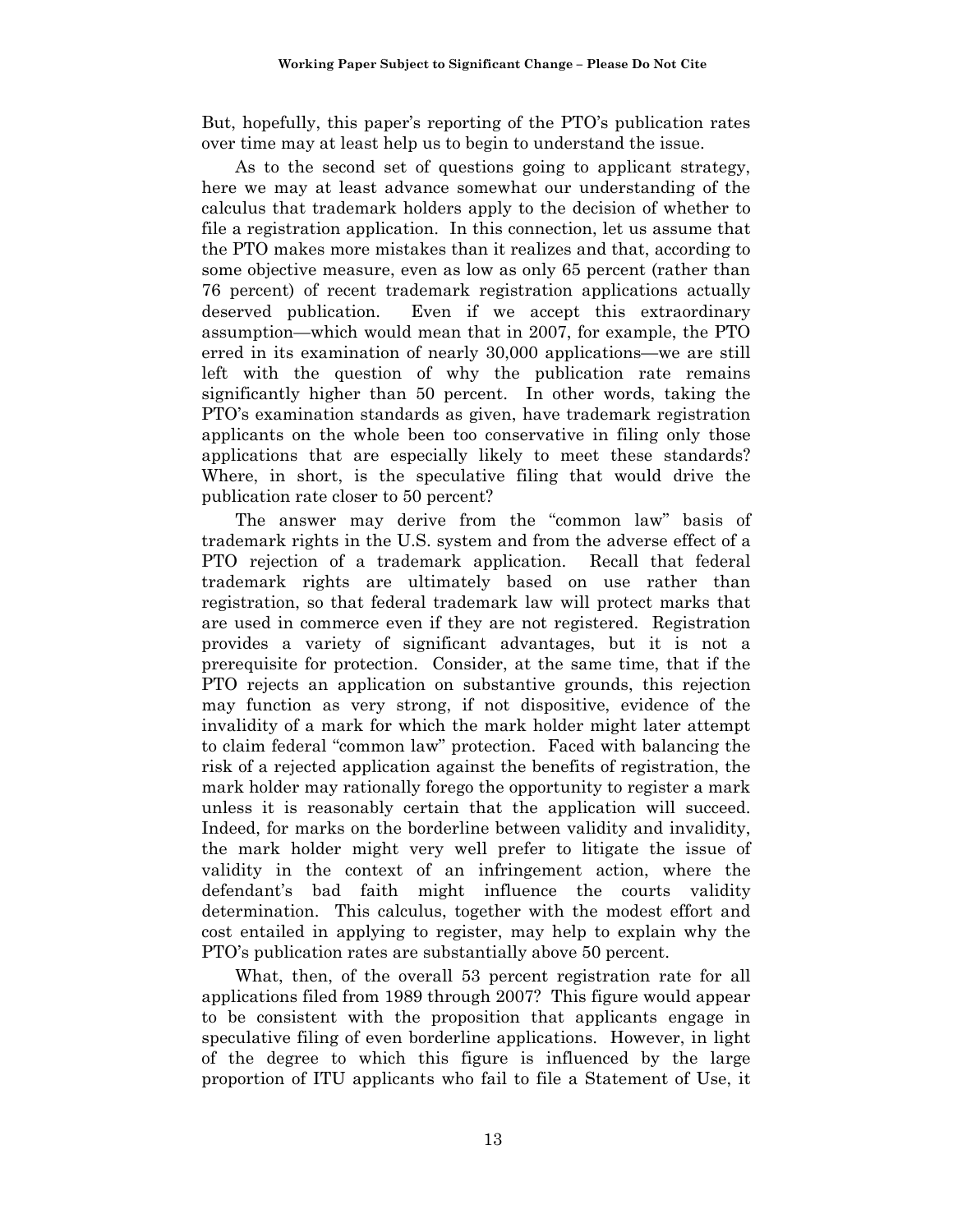probably tells us little. To be sure, these ITU applicants appear to be engaged in a kind of speculative filing, in that they may never actually use the applied-for mark in commerce, but their publication rates suggest that with respect to the consequences of a possible substantive rejection of the mark, they are on balance as risk-averse as those who file on other bases.

### **IV. Conclusion**

As an empirical matter, this paper has applied straightforward statistical methods to a very authoritative data set finally to answer the question of what proportion of trademark registration applications are accepted at the PTO, either in the form of the PTO's decision to publish the application in the *Official Gazette* or, more generally, in the PTO's actual registration of the mark. As a theoretical matter, however, this paper has raised many more questions than it has answered: why is the publication rate so high, and so uniform across the major filing bases? Why does such a large proportion of ITU applicants abandon their mark after it has been approved for publication? And why has this proportion varied so little over time? If these ITU applicants in particular are speculative filers, then why is their publication rate nevertheless the same as that for applicants filing under other bases? Hopefully, further research on the PTO's application data will provide persuasive answers to some of these questions.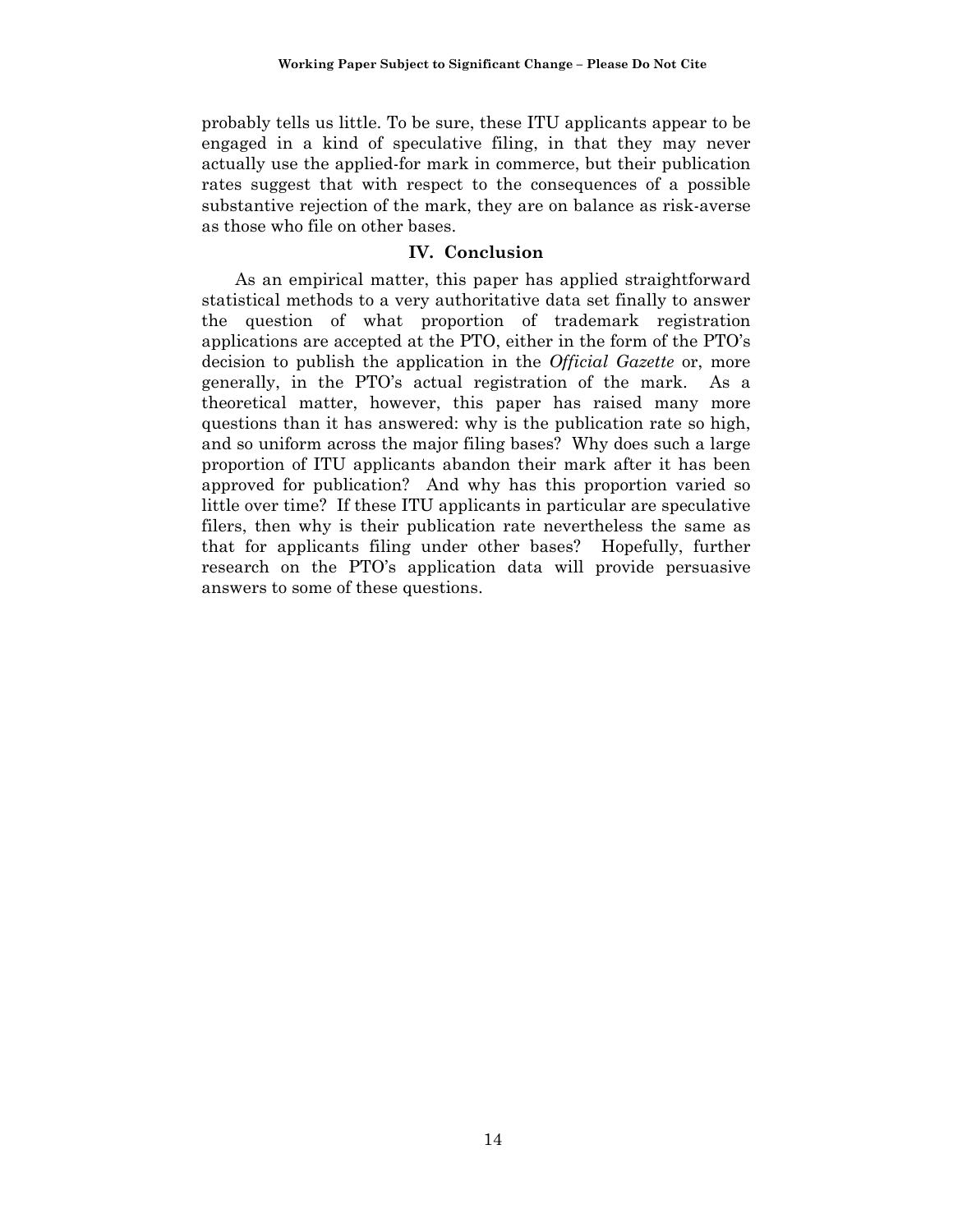

Figure 1<br>Applications Per Year By Filing Basis, 1981-2010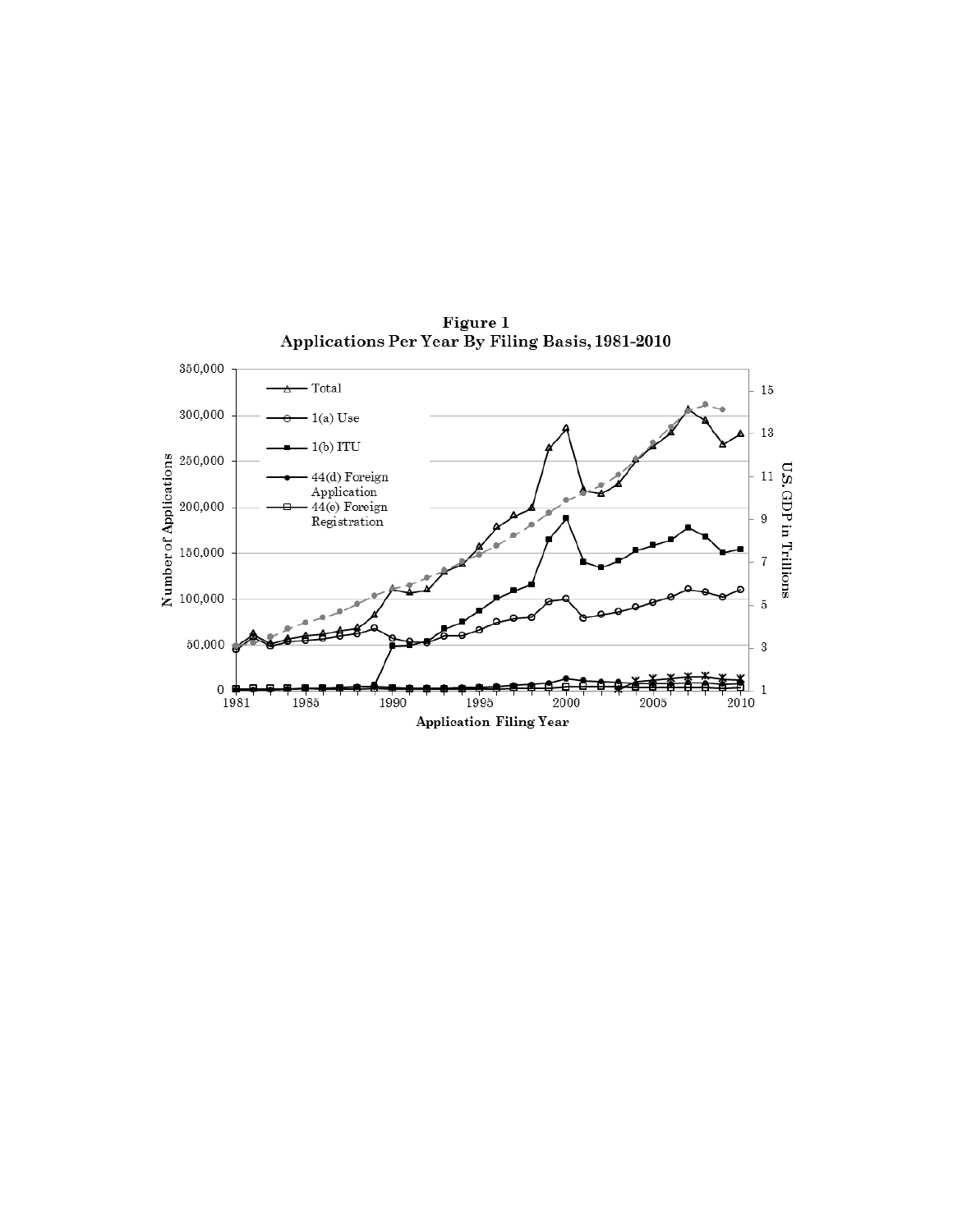

Figure 2<br>Proportion of Use-Based and ITU-Based Applications Published and Registered by Application Filing Year, 1981-2007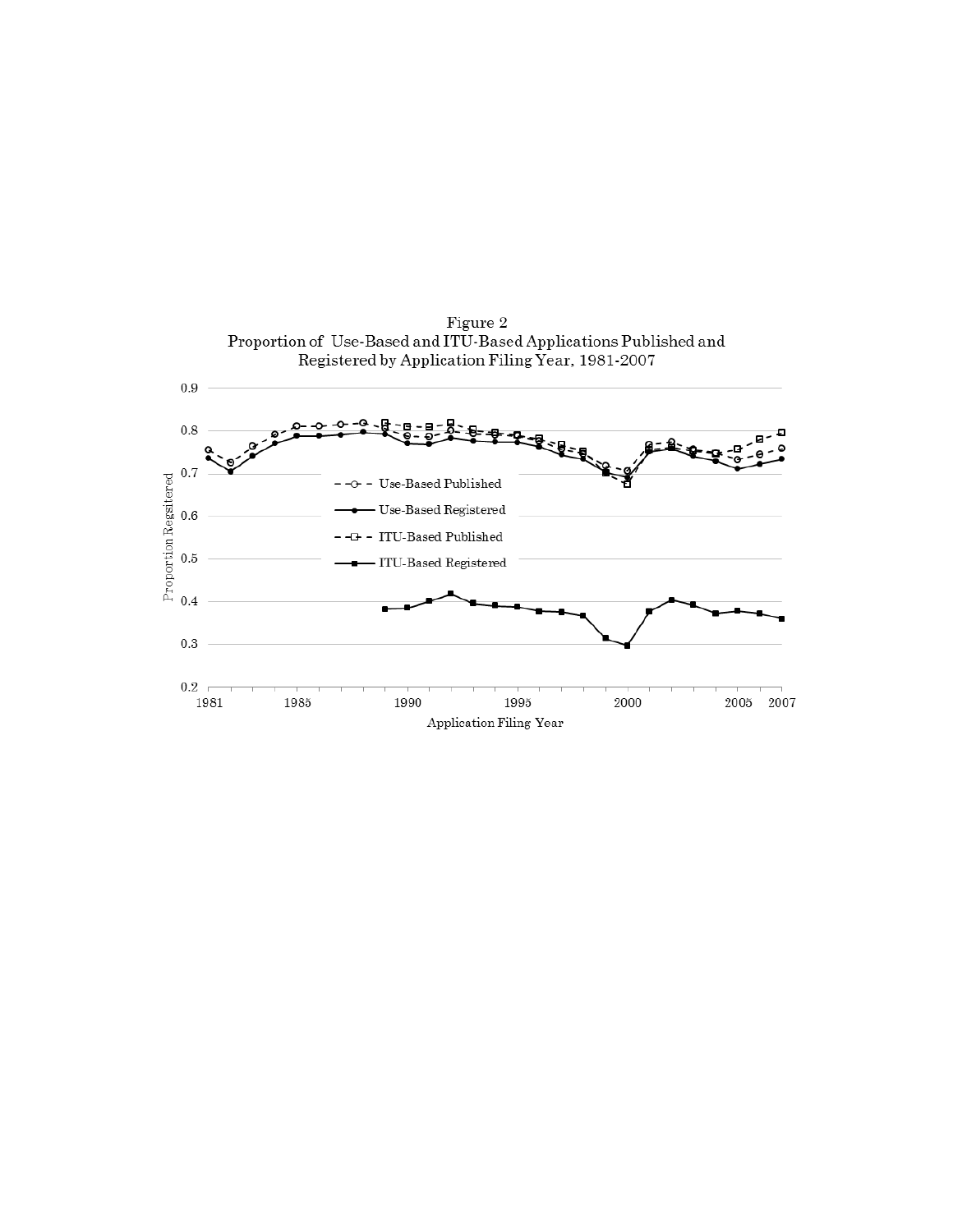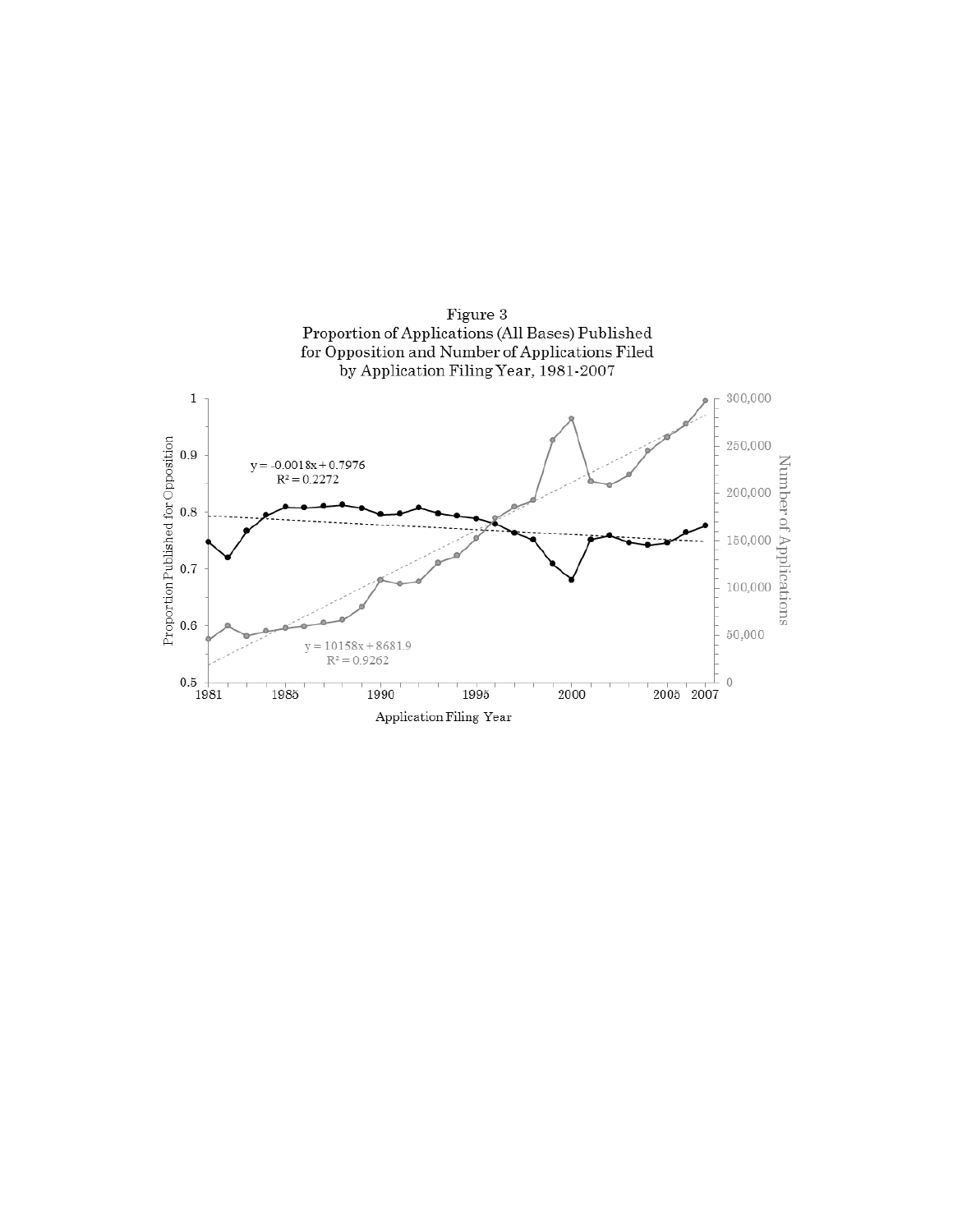

Figure 4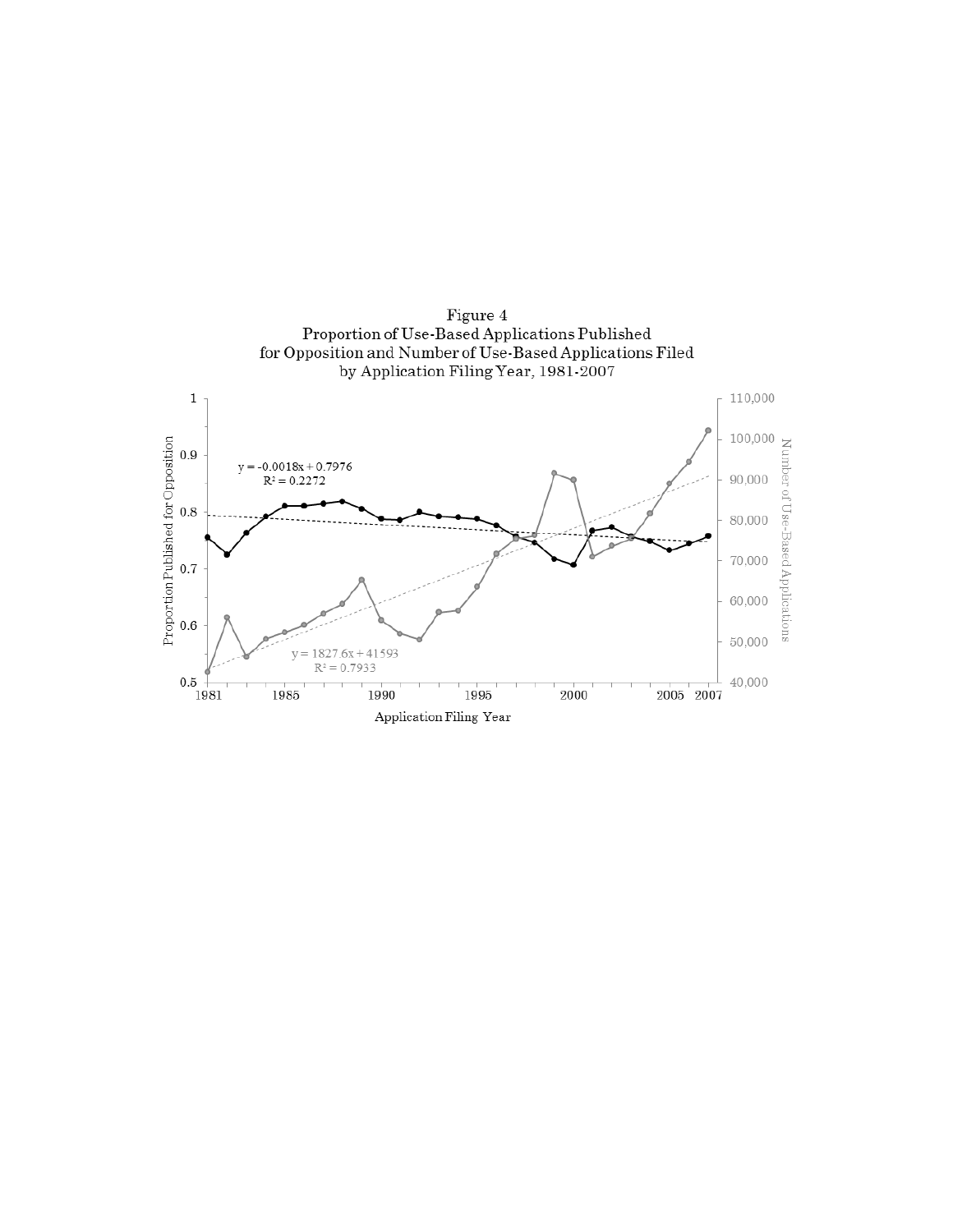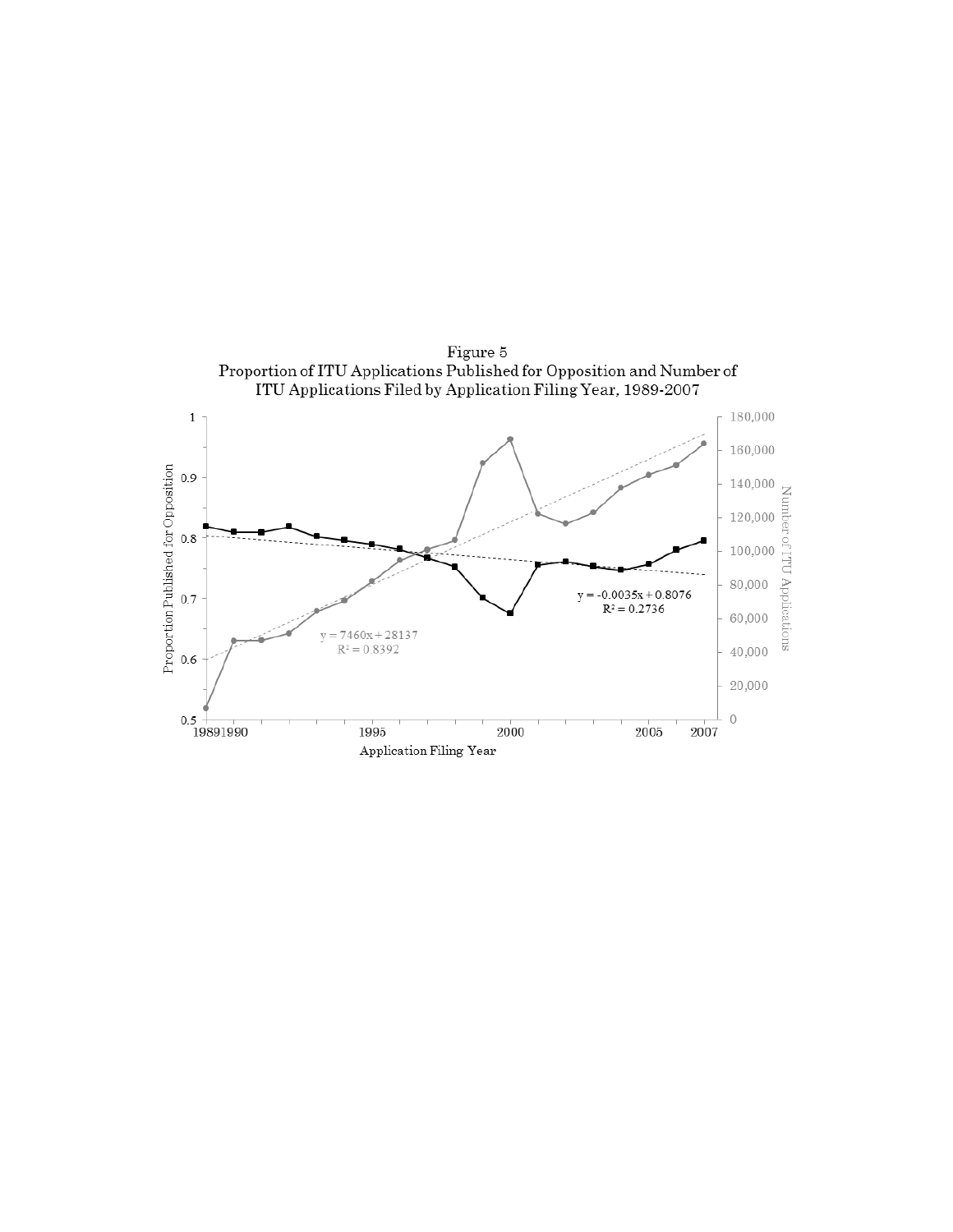

Figure 6<br>Proportion of Use-Based and ITU Applications<br>Proceeding Directly to Publication, 1989-2007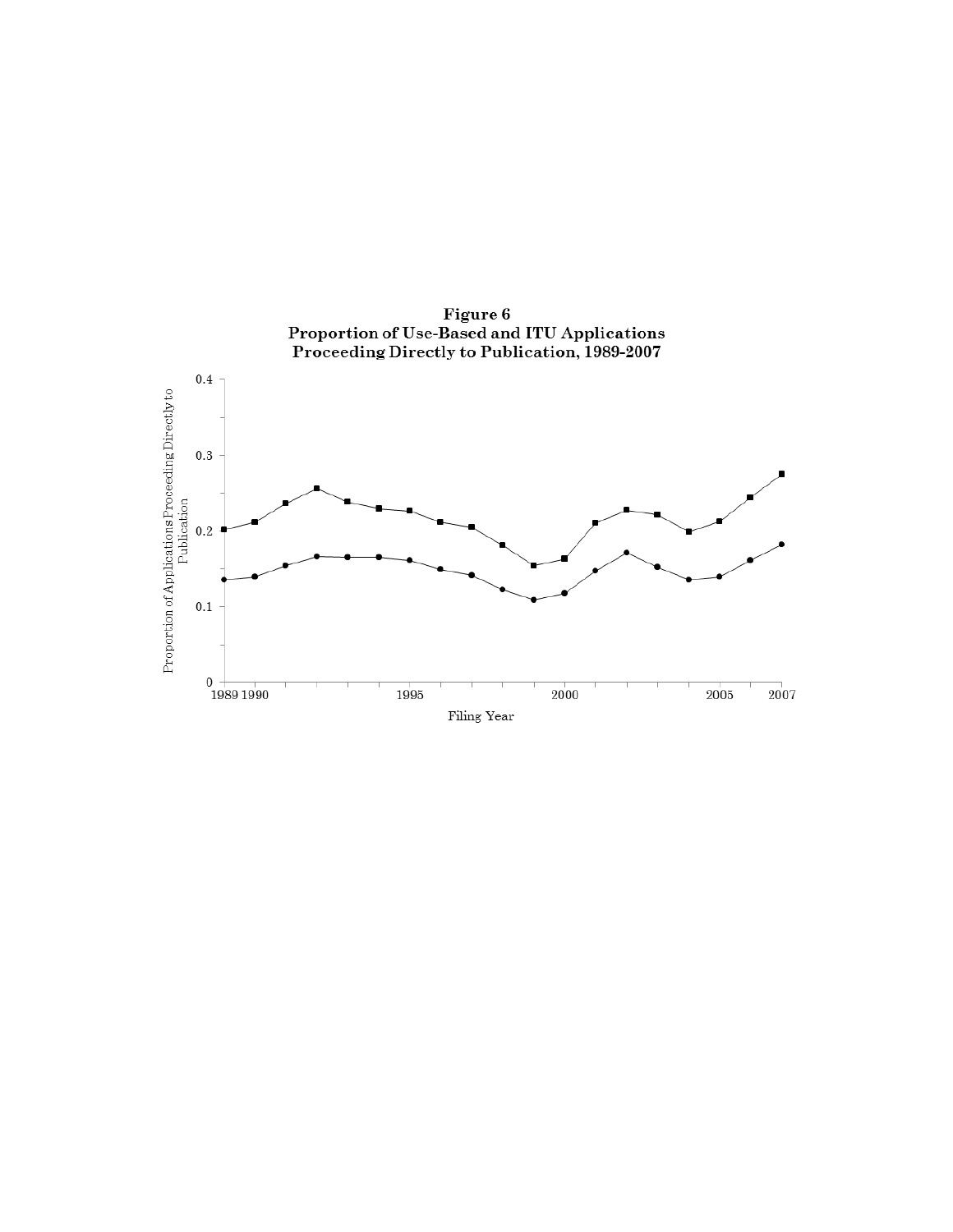#### **Table 1 Leading Sixteen Countries of Origin for Trademark Applications at the PTO, 1981-2010**

|                      | Number of    |               |
|----------------------|--------------|---------------|
| Country              | Applications | $\frac{0}{0}$ |
| <b>United States</b> | 4,270,230    | 84.92         |
| Canada               | 119,662      | 2.38          |
| Germany              | 76,783       | 1.53          |
| Great Britain        | 66,056       | 1.31          |
| Japan                | 62,066       | 1.23          |
| France               | 52,801       | 1.05          |
| Italy                | 35,271       | 0.70          |
| Switzerland          | 33,180       | 0.66          |
| Australia            | 26,956       | 0.54          |
| Taiwan               | 20,187       | 0.40          |
| Netherlands          | 20,172       | 0.40          |
| Mexico               | 18.893       | 0.38          |
| China                | 15,614       | 0.31          |
| Spain                | 15,645       | 0.31          |
| South Korea          | 14,920       | 0.30          |
| Sweden               | 13,820       | 0.27          |
| Other                | 166,179      | 3.30          |
| Total                | 5,028,435    | 100.00        |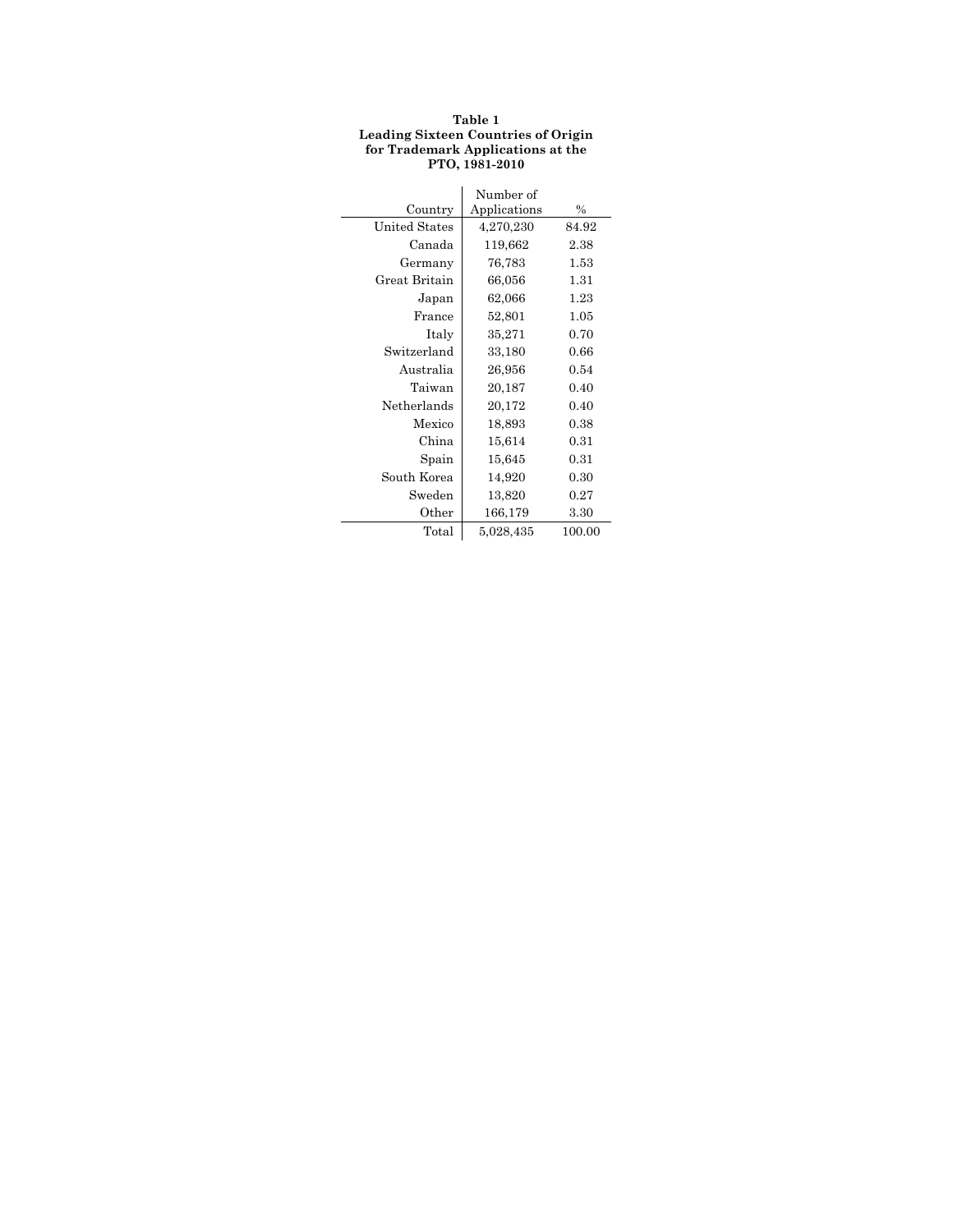| Filing     |                             | Number of      | % of Total   | Publication | Registration |
|------------|-----------------------------|----------------|--------------|-------------|--------------|
| Basis      | Mark Type                   | Applications   | Applications | Rate        | Rate         |
|            | Trademark                   | 718,980        | 20.26        | .77         | .75          |
|            | Service Mark                | 561,162        | 15.81        | .75         | .73          |
|            | Collective Trademark        | 71             | 0.00         | .80         | .80          |
| Use        | Collective Service Mark     | 46             | 0.00         | .74         | .70          |
|            | Collective Membership Mark  | 2,052          | 0.06         | .80         | .79          |
|            | Certification Mark          | 2,308          | 0.07         | .70         | .68          |
|            | Multiple                    | 52,126         | 1.47         | .77         | .75          |
|            | Subtotal Use Applications   | 1,336,745      | 37.67        | .76         | .74          |
|            |                             |                |              |             |              |
|            | Trademark                   | 1,295,807      | 36.51        | .78         | .38          |
|            | Service Mark                | 553,311        | 15.59        | .71         | .35          |
|            | Collective Trademark        | 91             | 0.00         | .78         | .58          |
| <b>ITU</b> | Collective Service Mark     | 29             | 0.00         | .79         | .62          |
|            | Collective Membership Mark  | 988            | 0.03         | .59         | .37          |
|            | Certification Mark          | 2,970          | 0.08         | .63         | .35          |
|            | Multiple                    | 98,766         | 2.78         | .72         | .29          |
|            | Subtotal ITU Applications   | 1,951,962      | 55.00        | .76         | .37          |
|            |                             |                |              |             |              |
|            | Trademark                   | 174,212        | 4.91         | .76         | .69          |
|            | Service Mark                | 42,280         | 1.19         | .62         | .54          |
|            | Collective Trademark        | 10             | 0.00         | .80         | .80          |
| Other      | Collective Service Mark     | $\overline{7}$ | 0.00         | .71         | .71          |
|            | Collective Membership Mark  | 69             | 0.00         | .38         | .36          |
|            | Certification Mark          | 220            | 0.01         | .59         | .53          |
|            | Multiple                    | 43,216         | 1.22         | .73         | .66          |
|            | Subtotal Other Applications | 260,014        | 7.33         | .73         | .66          |
|            |                             |                |              |             |              |
|            | <b>Total Applications</b>   | 3,548,721      | 100.00       | .76         | .53          |

**Table 2 Registration and Publication Rates by Mark Type and Filing Basis, 1989-2007†**

†This table excludes 3,072 observations not indicating a filing basis or a mark type.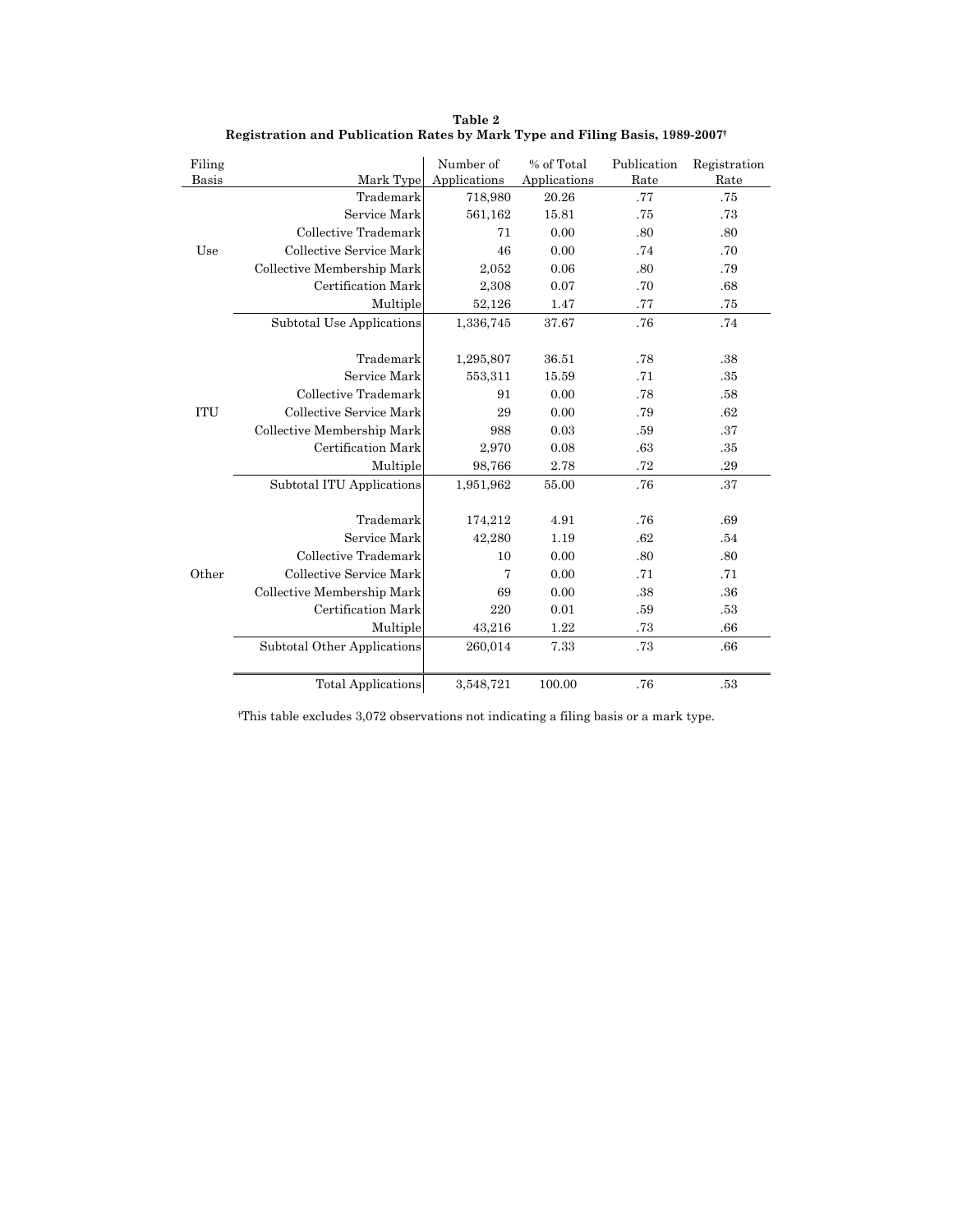#### **Table 3 Registration Rates by Leading Sixteen Countries of Origin for Trademark Applications at the PTO, 1989-2007†**

|                      |              |        | <b>Registration Rate</b> |       |       |
|----------------------|--------------|--------|--------------------------|-------|-------|
|                      | Number of    |        | Use-                     | ITU-  |       |
| Country              | Applications | $\%$   | Based                    | Based | Other |
| <b>United States</b> | 3,020,478    | 85.04  | .74                      | .36   | .36   |
| Canada               | 85,666       | 2.41   | .77                      | .38   | .56   |
| Germany              | 53,949       | 1.52   | .85                      | .44   | .82   |
| Great Britain        | 47,398       | 1.33   | .82                      | .40   | .71   |
| Japan                | 44,532       | 1.25   | .89                      | .45   | .80   |
| France               | 34,684       | 0.98   | .83                      | .40   | .83   |
| Italy                | 23,045       | 0.65   | .85                      | .48   | .81   |
| Switzerland          | 22,844       | 0.64   | .85                      | .42   | .82   |
| Australia            | 18,693       | 0.53   | .74                      | .37   | .69   |
| Taiwan               | 15,141       | 0.43   | .78                      | .53   | .62   |
| Netherlands          | 14,548       | 0.41   | .85                      | .41   | .77   |
| Mexico               | 13,292       | 0.37   | .73                      | .34   | .62   |
| China                | 9,118        | 0.26   | .77                      | .53   | .74   |
| Spain                | 10,757       | 0.30   | .85                      | .43   | .78   |
| South Korea          | 10,234       | 0.29   | .67                      | .44   | .66   |
| Sweden               | 9,636        | 0.27   | .86                      | .41   | .78   |
| Other                | 117,778      | 3.32   | .73                      | .37   | .66   |
| Total                | 3,551,793    | 100.00 | .74                      | .37   | .66   |

†This table excludes 2,282 observations not indicating a filing basis.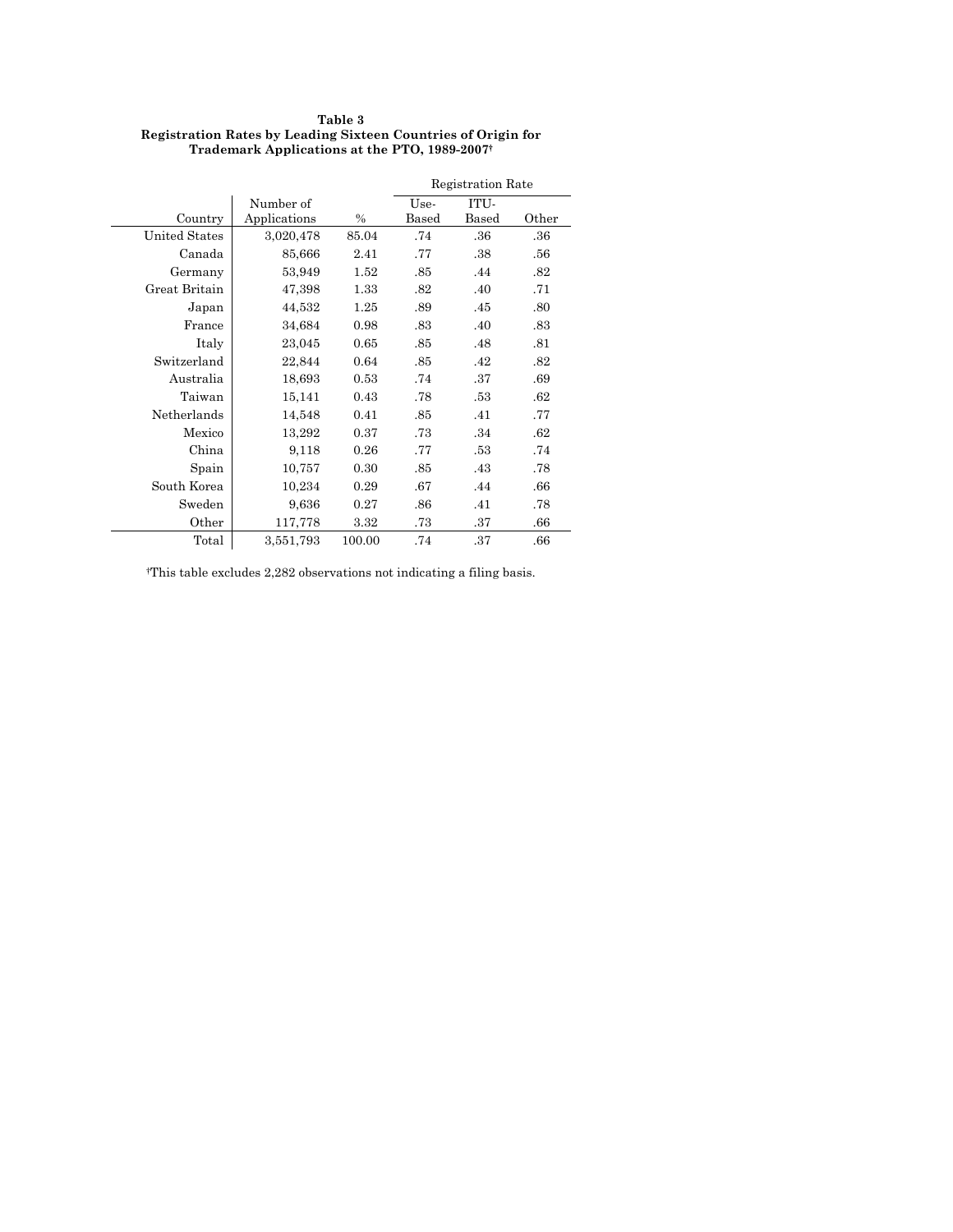| Filing<br>Basis | Mark Type                   | Number of<br>Applications | % of Total<br>Applications | Publication<br>Rate | Registration<br>Rate |
|-----------------|-----------------------------|---------------------------|----------------------------|---------------------|----------------------|
|                 | Corporation                 | 958,073                   | 26.97                      | 0.78                | 0.76                 |
|                 | Individual                  | 174,189                   | 4.90                       | 0.67                | 0.65                 |
|                 | Limited Liability Company   | 88,490                    | 2.49                       | 0.76                | 0.74                 |
| Use             | Partnership                 | 23,277                    | 0.66                       | 0.68                | 0.66                 |
|                 | Limited Partnership         | 13,296                    | 0.37                       | 0.80                | 0.78                 |
|                 | Other                       | 79,434                    | 2.24                       | 0.76                | 0.74                 |
|                 | Subtotal Use Applications   | 1,336,759                 | 37.64                      | 0.76                | 0.74                 |
|                 |                             |                           |                            |                     |                      |
|                 | Corporation                 | 1,364,505                 | 38.42                      | 0.78                | 0.38                 |
|                 | Individual                  | 294,046                   | 8.28                       | 0.68                | 0.27                 |
| <b>ITU</b>      | Limited Liability Company   | 147,751                   | 4.16                       | 0.78                | 0.37                 |
|                 | Partnership                 | 27,096                    | 0.76                       | 0.67                | 0.29                 |
|                 | Limited Partnership         | 21,616                    | 0.61                       | 0.80                | 0.41                 |
|                 | Other                       | 96,979                    | 2.73                       | 0.71                | 0.38                 |
|                 | Subtotal ITU Applications   | 1,951,993                 | 54.96                      | 0.76                | 0.37                 |
|                 | Corporation                 | 144,109                   | 4.06                       | 0.73                | 0.65                 |
|                 | Individual                  | 27,722                    | 0.78                       | 0.60                | 0.51                 |
|                 | Limited Liability Company   | 16,749                    | 0.47                       | 0.80                | 0.72                 |
| Other           | Partnership                 | 2,945                     | 0.08                       | 0.58                | 0.52                 |
|                 | Limited Partnership         | 2,647                     | 0.07                       | 0.78                | 0.73                 |
|                 |                             |                           |                            |                     |                      |
|                 | Other                       | 68,869                    | 1.94                       | 0.74                | 0.70                 |
|                 | Subtotal Other Applications | 263,041                   | 7.41                       | 0.72                | 0.65                 |
|                 | <b>Total Applications</b>   | 3,551,793                 | 100.00                     | 0.76                | 0.53                 |

**Table 4 Registration and Publication Rates by Filing Entity Type, 1989-2007†**

†This table excludes 2,282 observations not indicating a filing basis.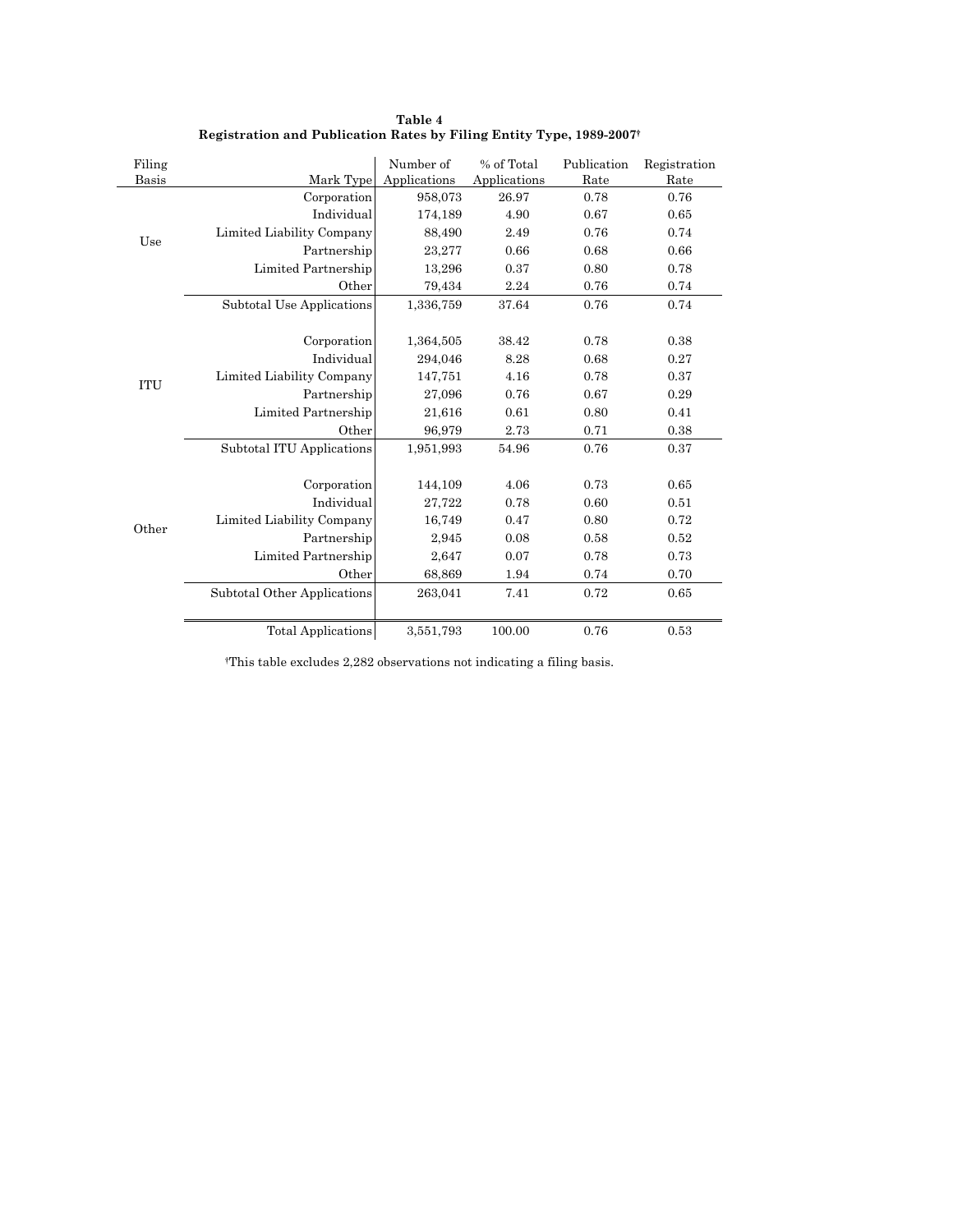**Table 5 Publication and Registration Rates by International Class, 1978-2007†**

|                |                                                    |                           |           |             | Use         |             | <b>ITU</b>  | Other       |             |
|----------------|----------------------------------------------------|---------------------------|-----------|-------------|-------------|-------------|-------------|-------------|-------------|
|                | <b>International Class</b>                         | Number of<br>Applications |           | Pub.        | Reg.        | Pub.        | Reg.        | Pub.        | Reg.        |
| $\mathbf{1}$   | Chemicals                                          | 43,636                    | %<br>1.23 | Rate<br>.83 | Rate<br>.81 | Rate<br>.83 | Rate<br>.48 | Rate<br>.84 | Rate<br>.80 |
| $\overline{2}$ | Paints                                             | 13,762                    | 0.39      | .81         | .79         | .83         | .49         | .83         | .78         |
| 3              | Cosmetics and Cleaning Preparations                | 111,504                   | 3.14      | .76         | .74         | .79         | .39         | .77         | .71         |
| $\overline{4}$ | Lubricants and Fuels                               | 13,254                    | 0.37      | .78         | .76         | .80         | .40         | .79         | .74         |
| 5              | Pharmaceuticals                                    | 140,302                   | 3.95      | .77         | .75         | .82         | .32         | .81         | .72         |
| 6              | Metal Goods                                        | 27,954                    | 0.79      | .80         | .79         | .82         | .49         | .82         | .77         |
| 7              | Machinery                                          | 53,081                    | 1.50      | $.83\,$     | .82         | .84         | .53         | .83         | .79         |
| 8              | Hand Tools                                         | 17,958                    | 0.51      | .78         | .76         | .78         | .45         | .76         | .71         |
| $\,9$          | Electrical and Scientific Apparatus                | 435,340                   | 12.26     | .75         | .73         | .76         | .38         | .72         | .65         |
| 10             | Medical Apparatus                                  | 68,953                    | 1.94      | .81         | .80         | .82         | .43         | .82         | .76         |
| 11             | Environmental Control Apparatus                    | 55,159                    | 1.55      | .81         | .80         | .82         | .49         | .81         | .75         |
| 12             | Vehicles                                           | 51,384                    | 1.45      | .77         | .75         | .80         | .43         | .80         | .74         |
| 13             | Firearms                                           | 6,768                     | 0.19      | .79         | .77         | .80         | .50         | .81         | .77         |
| 14             | Jewelry                                            | 40,312                    | 1.14      | .74         | .72         | .77         | .36         | .75         | .69         |
| 15             | Musical Instruments                                | 6,346                     | 0.18      | .79         | .78         | .78         | .47         | .74         | .69         |
| 16             | Paper Goods and Printed Matter                     | 182,051                   | 5.13      | .77         | .75         | .77         | .37         | .69         | .62         |
| 17             | Rubber Goods                                       | 19,579                    | 0.55      | .85         | .84         | .83         | .51         | .86         | .82         |
| 18             | Leather Goods                                      | 26,736                    | 0.75      | .78         | .75         | .82         | .36         | .78         | .71         |
| 19             | Non-metallic Building Materials                    | 31,575                    | 0.89      | .79         | .78         | .81         | .49         | .80         | .74         |
| 20             | Furniture and Articles Not Otherwise<br>Classified | 55,371                    | 1.56      | .79         | .77         | .81         | .42         | .77         | .71         |
| 21             | Housewares and Glass                               | 47,920                    | 1.35      | .82         | .80         | .83         | .41         | .79         | .72         |
| 22             | Cordage and Fibers                                 | 6,474                     | 0.18      | .81         | .80         | .83         | .46         | .80         | .73         |
| 23             | Yarns and Threads                                  | 1,956                     | 0.06      | .82         | .81         | .84         | .52         | .78         | .75         |
| 24             | Fabrics                                            | 22,890                    | 0.64      | .78         | .77         | .81         | .38         | .78         | .72         |
| 25             | Clothing                                           | 240,155                   | 6.77      | .68         | .65         | .73         | .32         | .67         | .59         |
| 26             | Fancy Goods                                        | 9,704                     | 0.27      | .76         | .75         | .79         | .36         | .74         | .68         |
| 27             | Floor Coverings                                    | 10,173                    | 0.29      | $_{.81}$    | .80         | $.84\,$     | .43         | .81         | .74         |
| 28             | Toys and Sporting Goods                            | 157,318                   | 4.43      | .78         | .77         | .80         | .37         | .71         | .62         |
| $\bf 29$       | Meats and Processed Foods                          | 50,902                    | 1.43      | .78         | .77         | .76         | .38         | .74         | .68         |
| 30             | Staple Foods                                       | 105,308                   | 2.97      | .79         | .77         | .79         | .37         | .73         | .66         |
| 31             | Natural Agricultural Products                      | 33,823                    | 0.95      | .78         | .76         | .80         | .43         | .75         | .70         |
| 32             | Light Beverages                                    | 45,132                    | 1.27      | .77         | .74         | .75         | .29         | .72         | .63         |
| 33             | Wines and Spirits                                  | 43,034                    | 1.21      | .82         | .80         | .78         | .38         | .76         | .71         |
| 34             | Smokers' Articles                                  | 13,553                    | 0.38      | .75         | .71         | .75         | .32         | .76         | .69         |
| 35             | Advertising and Business                           | 260,780                   | 7.35      | $.72\,$     | .71         | .71         | .34         | .60         | .51         |
| 36             | Insurance and Financial                            | 162,786                   | 4.59      | .77         | .75         | .74         | .41         | .67         | .59         |
| 37             | Building Construction and Repair                   | 48,836                    | 1.38      | .79         | .77         | .78         | .42         | .77         | .71         |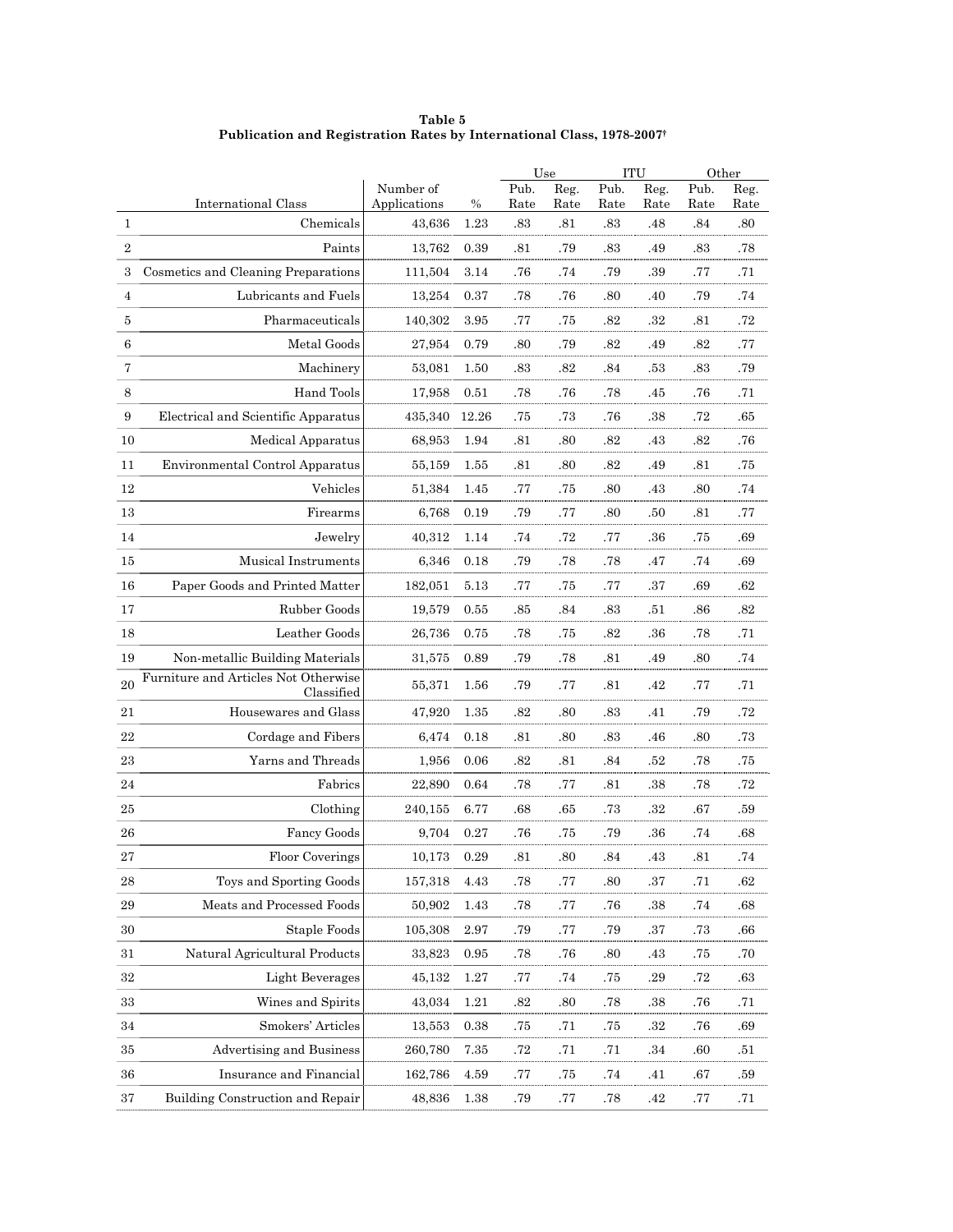| 38 | Telecommunication                | 62,744    | 1.77  | .67 | .65 | .67 | .26 | .60 | .51 |
|----|----------------------------------|-----------|-------|-----|-----|-----|-----|-----|-----|
| 39 | Transportation and Storage       | 38,931    | 1.10  | .79 | .78 | .76 | .39 | .74 | .67 |
| 40 | Treatment of Materials           | 26,040    | 0.73  | .80 | .79 | .80 | .40 | .78 | .70 |
| 41 | Education and Entertainment      | 279.799   | 7.88  | .76 | .74 | .73 | .33 | .66 | .57 |
| 42 | Computer and Scientific          | 375,548   | 10.58 | .74 | .72 | .68 | .32 | .69 | .63 |
| 43 | Hotels and Restaurants           | 38,392    | 1.08  | .79 | .77 | .76 | .36 | .73 | .65 |
| 44 | Medical, Beauty and Agricultural | 36,882    | 1.04  | .79 | .77 | .77 | .40 | .75 | .67 |
| 45 | Personal and Legal               | 19.694    | 0.55  | .79 | .77 | .78 | .38 | .72 | .64 |
|    | Collective Membership Marks      | 3.488     | 0.10  | .81 | .80 | .60 | .38 | .39 | .38 |
|    | Certification Marks-A            | 2,468     | 0.07  | .69 | .68 | .58 | .32 | .55 | .48 |
|    | Certification Marks-B            | 3,734     | 0.11  | .70 | .68 | .67 | .37 | .06 | .05 |
|    | Total                            | 3.549.489 | 100.0 | .76 | .74 | .76 | .37 | .73 | .66 |

†This table excludes 2304 observations not indicating an international class or a filing basis.